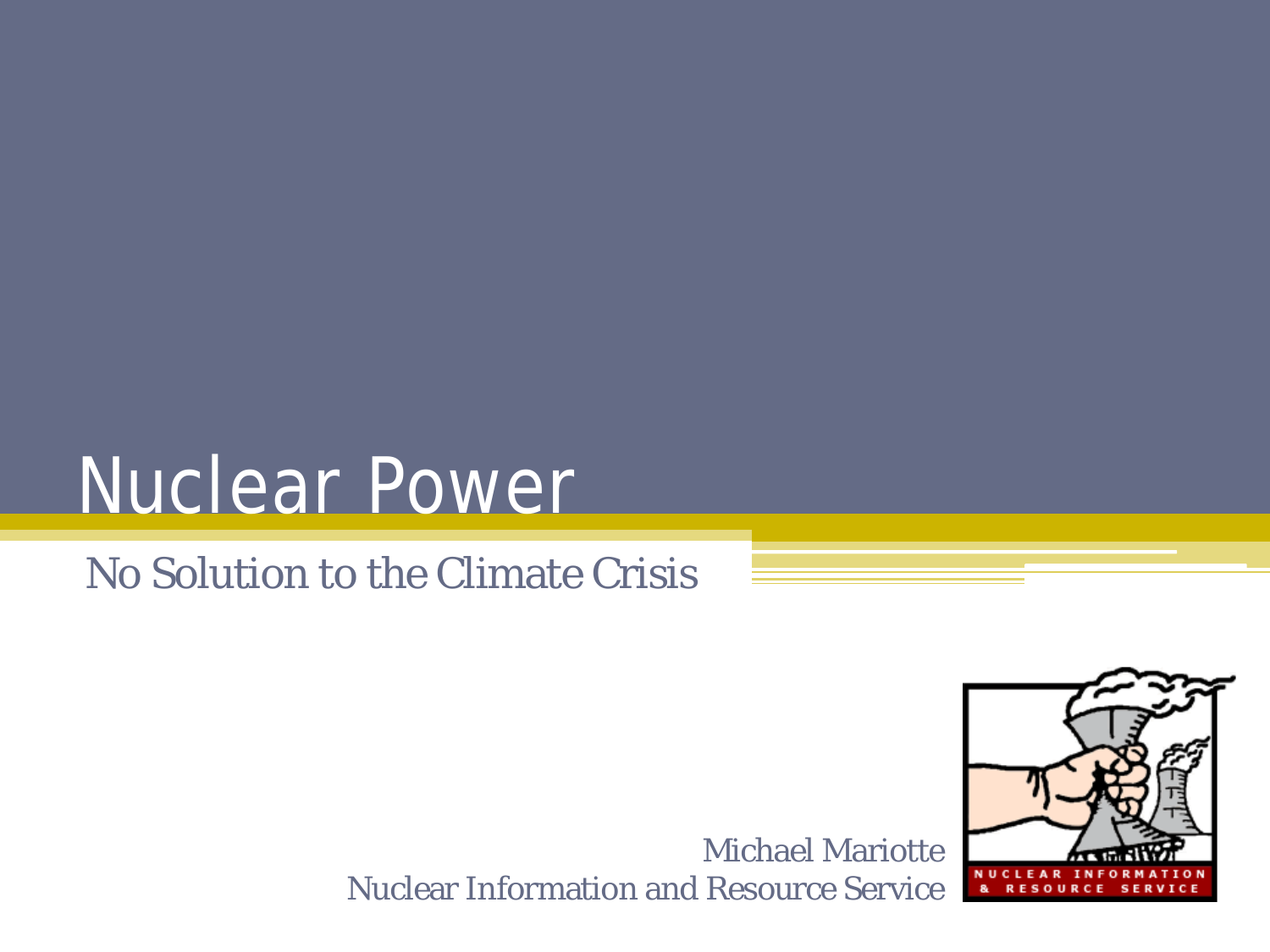### The Climate Crisis is Real and Accelerating

• Recent observations confirm that, given high rates of observed emissions, the worst-case IPCC scenario trajectories (or even worse) are being realized. For many key parameters, the climate system is already moving beyond the patterns of natural variability within which our society and economy have developed and thrived. These parameters include global mean surface temperature, sea-level rise, ocean and ice sheet dynamics, ocean acidification, and extreme climatic events. There is a significant risk that many of the trends will accelerate, leading to an increasing risk of abrupt or irreversible climatic shifts.

*Climate Change Congress, Copenhagen, March 10-12, 2009*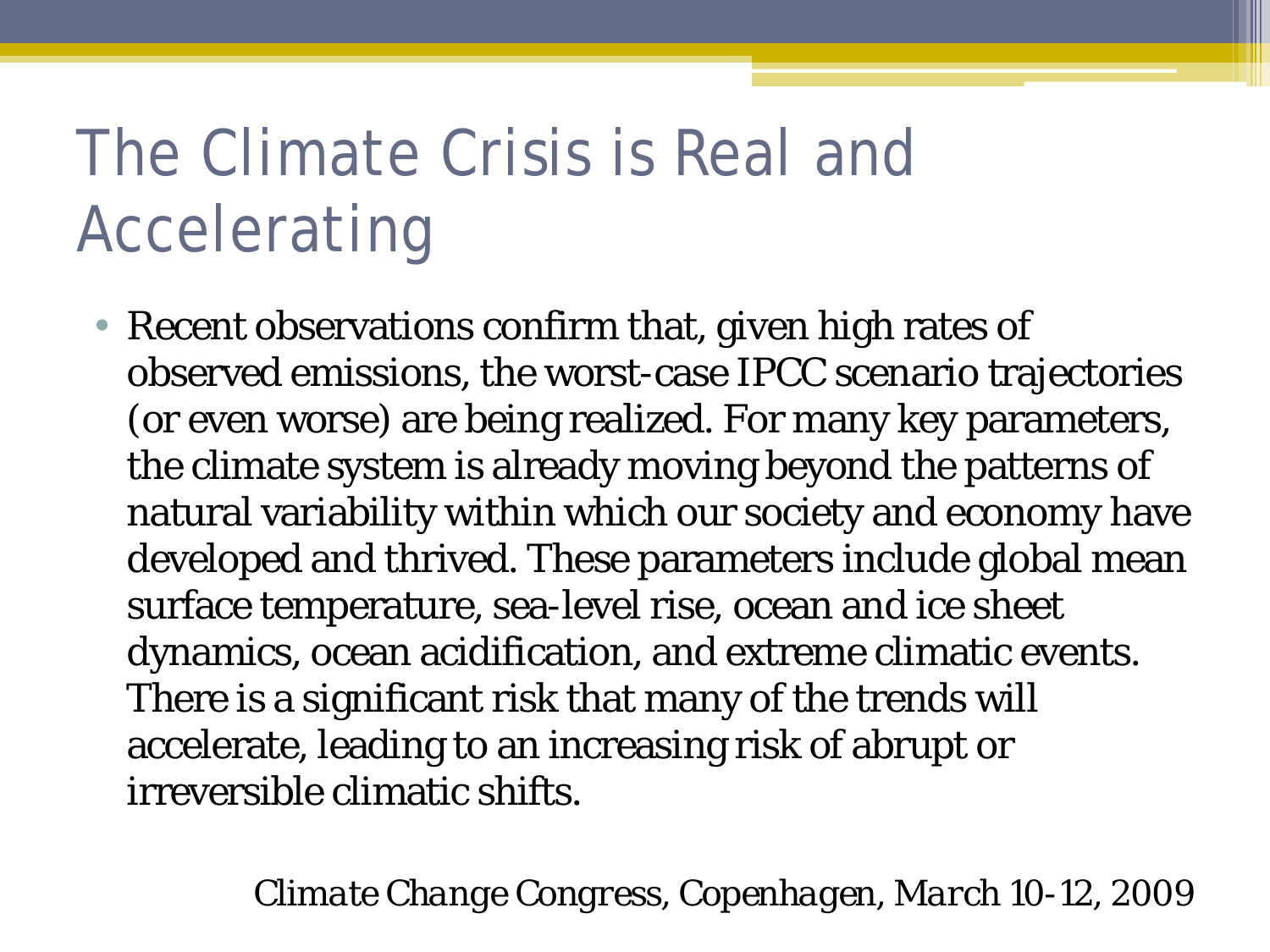#### Environmental Statement on Nuclear Power and the Climate Crisis

"We do not support construction of new nuclear reactors as a means of addressing the climate crisis. Available renewable energy and energy efficiency technologies are faster, cheaper, safer and cleaner strategies for reducing greenhouse emissions than nuclear power."

> *Signed by 483 US organizations, 164 int'l organizations and 10,000+ individuals*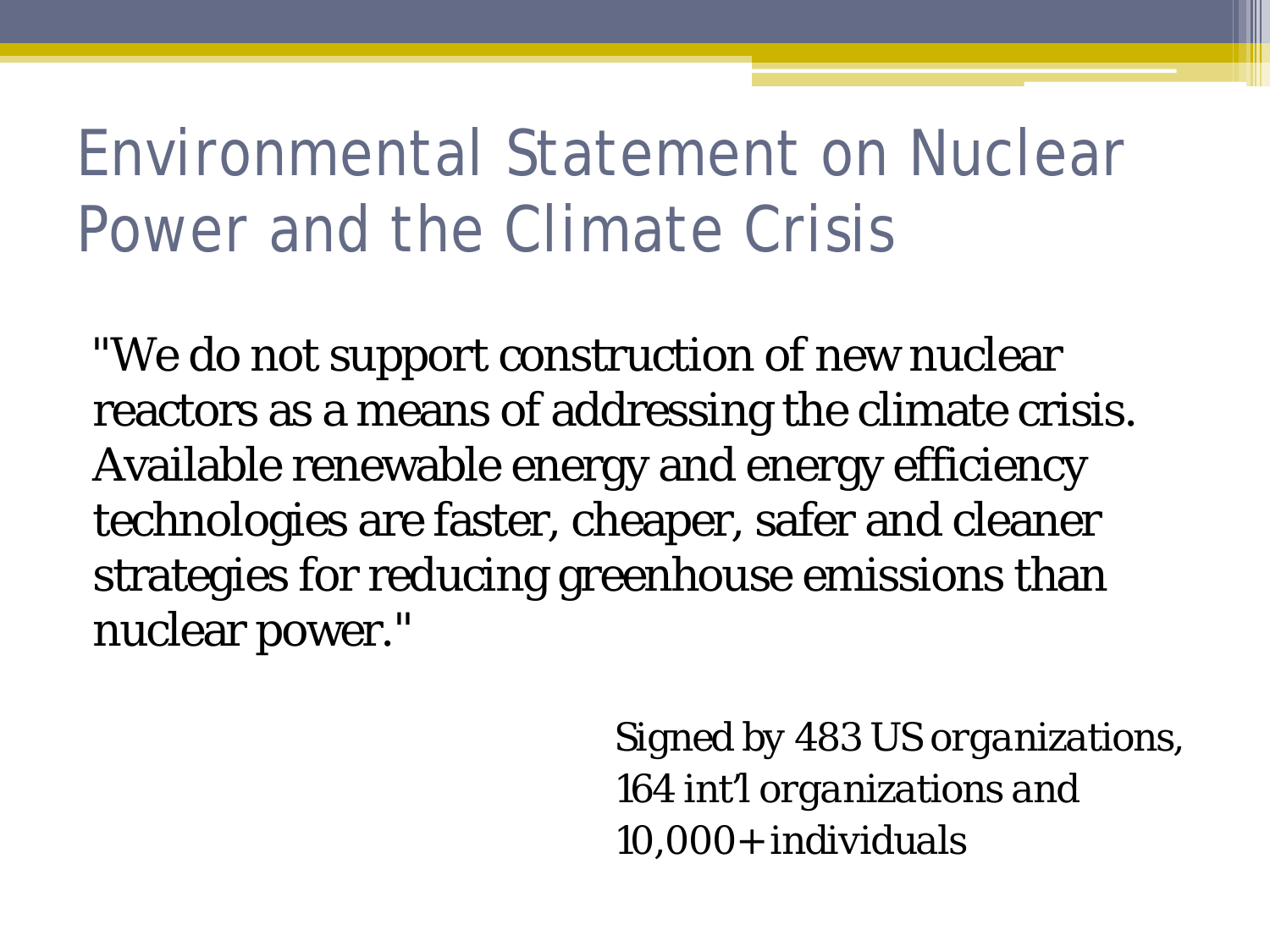# Nuclear Power: no solution to climate

#### • Takes too many reactors

- Too slow
- Too expensive
- Too much waste
- Too little safety
- Too much proliferation
- Too much carbon
- Not suited for warming climates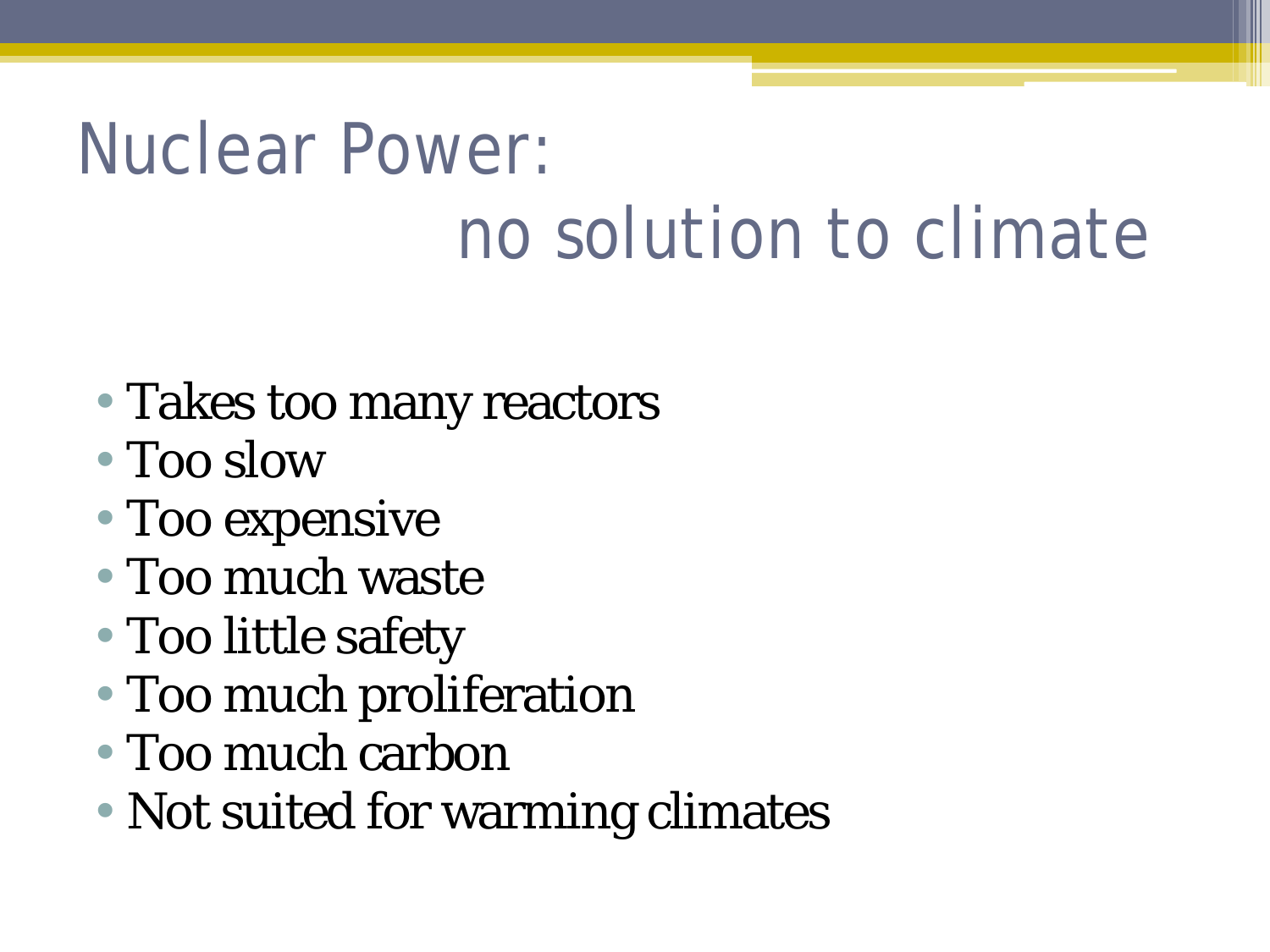### Takes too many reactors

MIT Study, Commission on Energy Policy, IAEA all agree:

• 1,500-2,000+ new reactors would be needed worldwide for nuclear power to make meaningful dent (20% or so reduction) in carbon emissions

•300-400 new reactors in U.S. alone by midcentury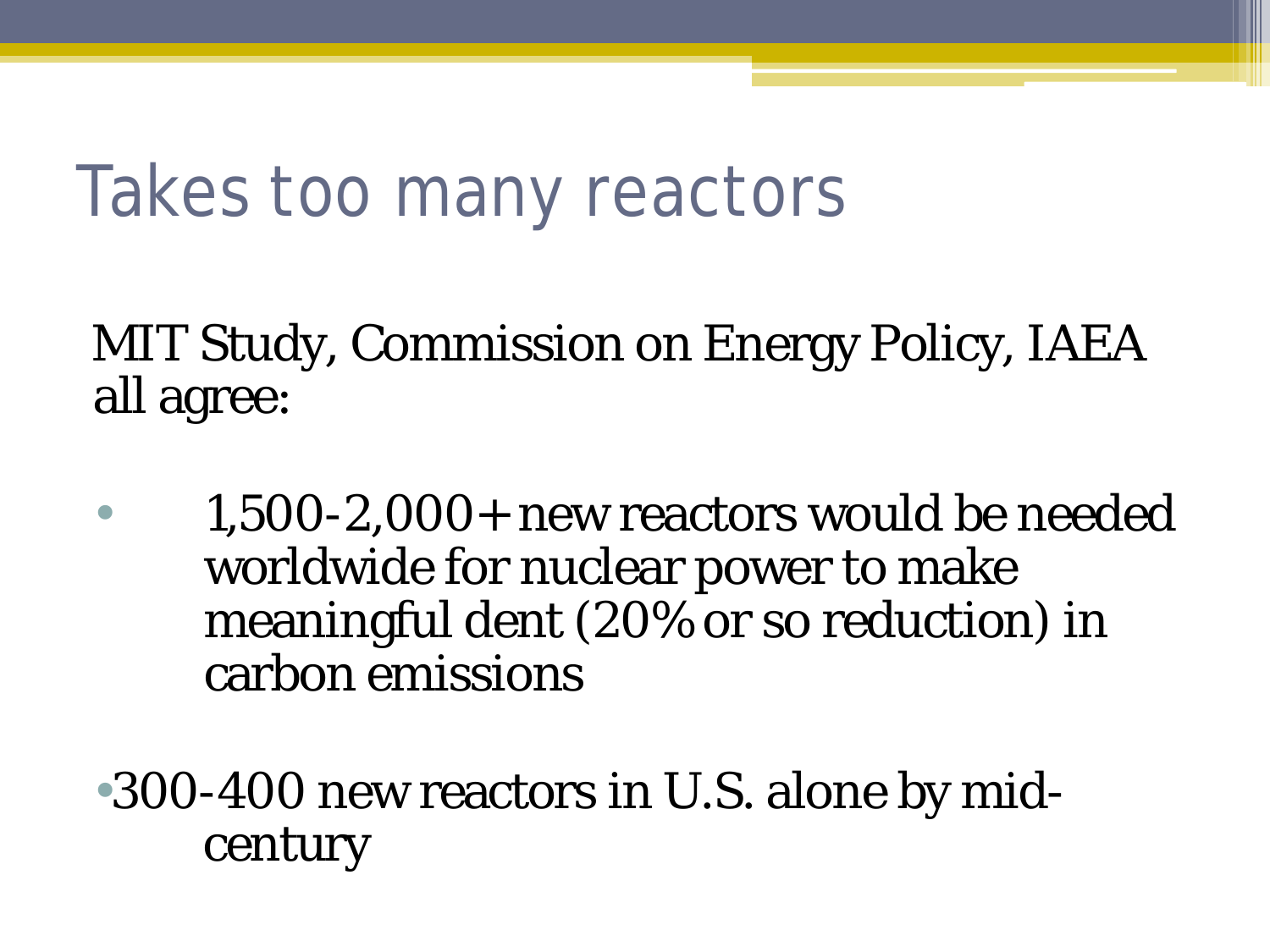# Reality Check!

- Currently, US NRC has applications for 26 new reactors
- Even all those won't get built
- Global nuclear infrastructure is lacking:
	- Not enough large forging capability
	- Not enough skilled workers
	- Not enough operators
- \*Remember Nixon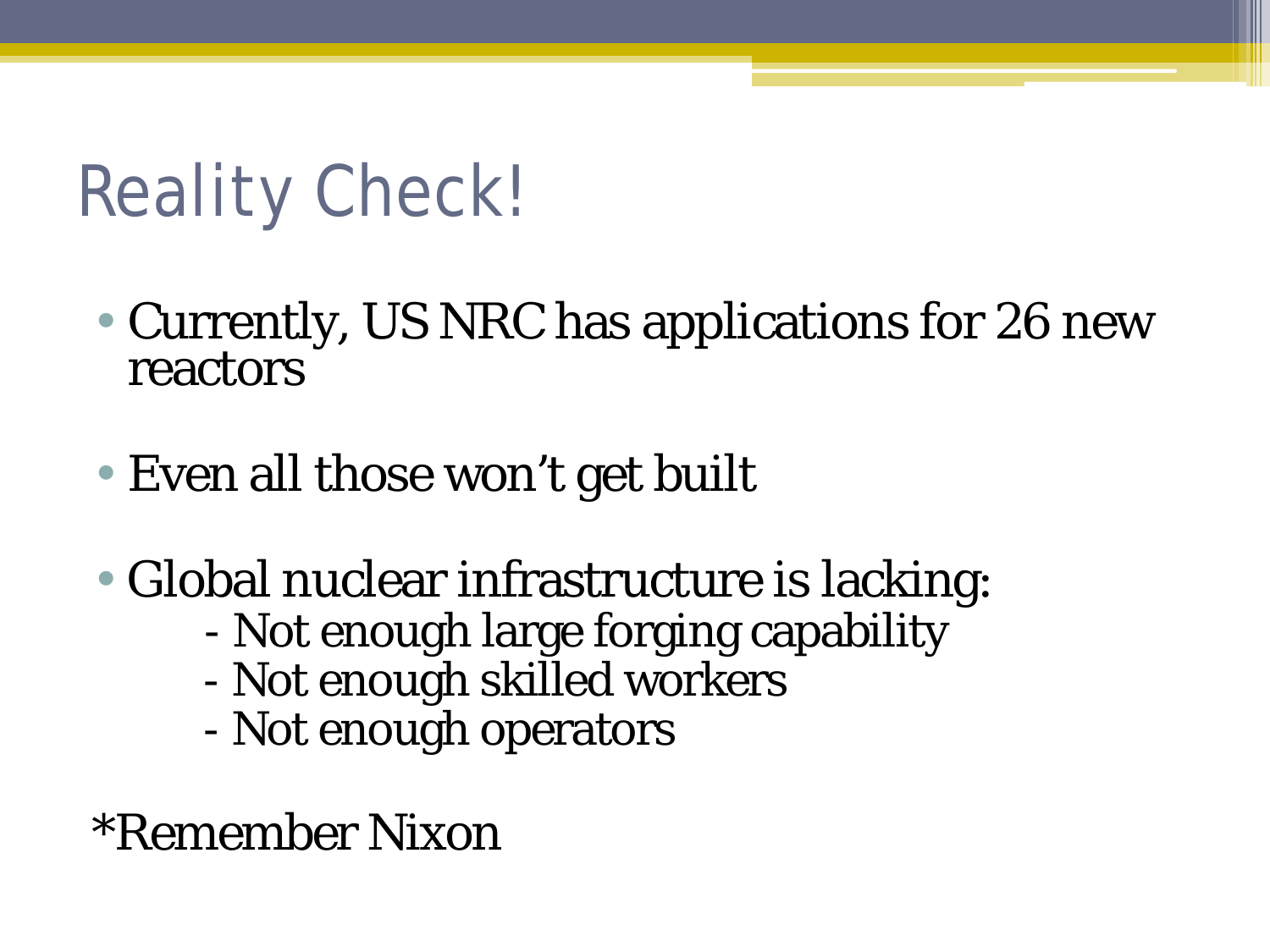## Too slow

- First new U.S. reactor currently scheduled for December 2015
- NEI: 4-8 new reactors operational by 2020
- Industry optimistic case: 50 new reactors in U.S. by 2050, 200 or so worldwide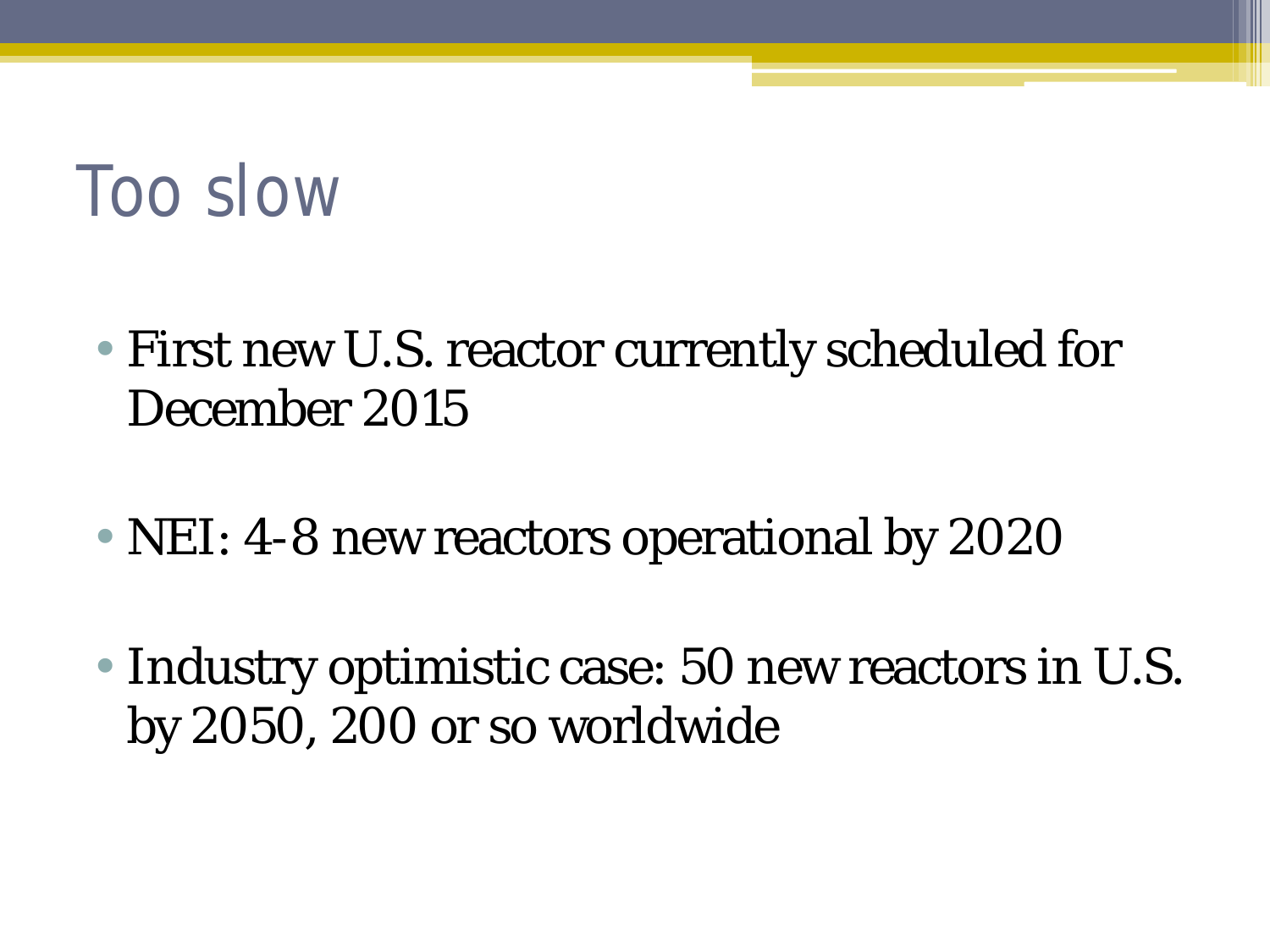# Reality Check!

- 50 new reactors in US, 200 worldwide won't even replace existing capacity
- Building 1500-2000 by 2050 would require a pace of 35-47 new reactors per year
- Current global capacity: about 8 per year
- 1<sup>st</sup> US reactor more likely around 2018-19
- Unless financing hurdles can be overcome, only 3-4 likely by 2025
- Addressing climate is an argument, not a goal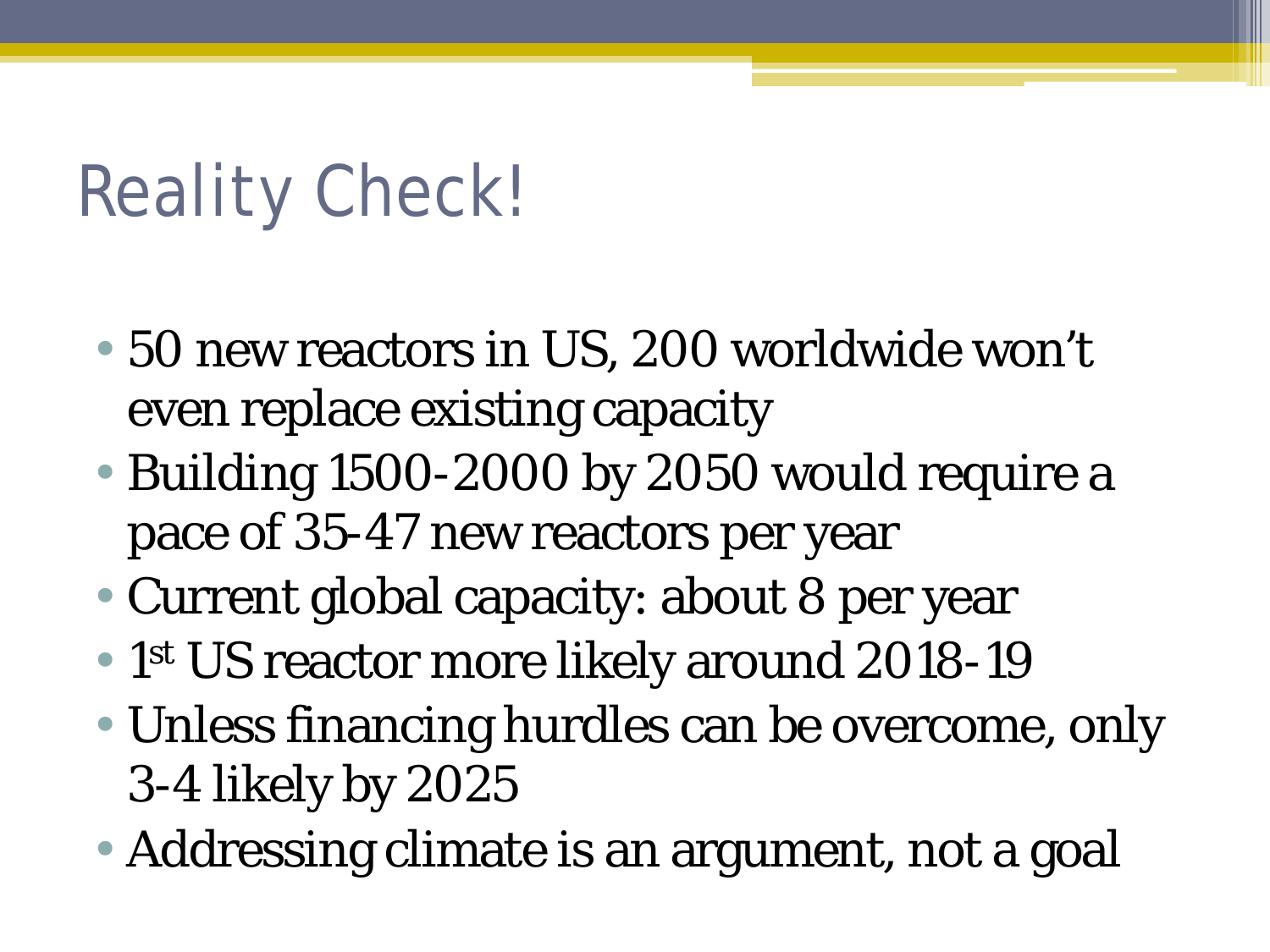## Too Expensive

NEI, February 2006: "To be conservative, the NEI financial analysis assumes a capital cost of approximately \$2,000 per kilowatt for the first few plants built, declining to approximately \$1,500 per kilowatt for the later plants."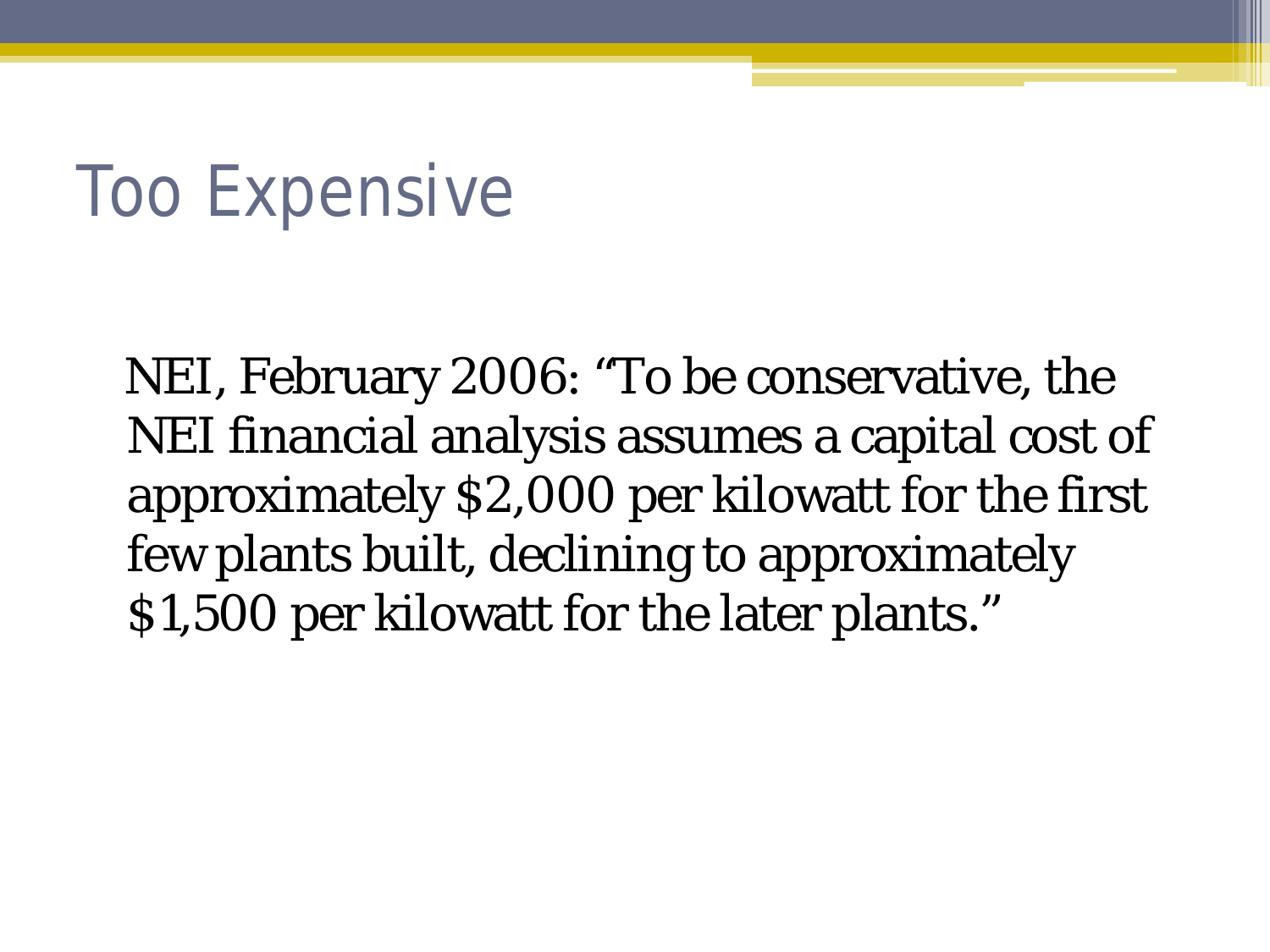- George Vanderheyden (UniStar Nuclear), July 2008: Calvert Cliffs-3 will be on the upper end of \$4500-\$6,000/kw
- Turkey Point: \$12-24 Billion for 2 reactors
- Levy County: \$17 Billion for 2 reactors
- Vogtle: \$13 Billion for 2 reactors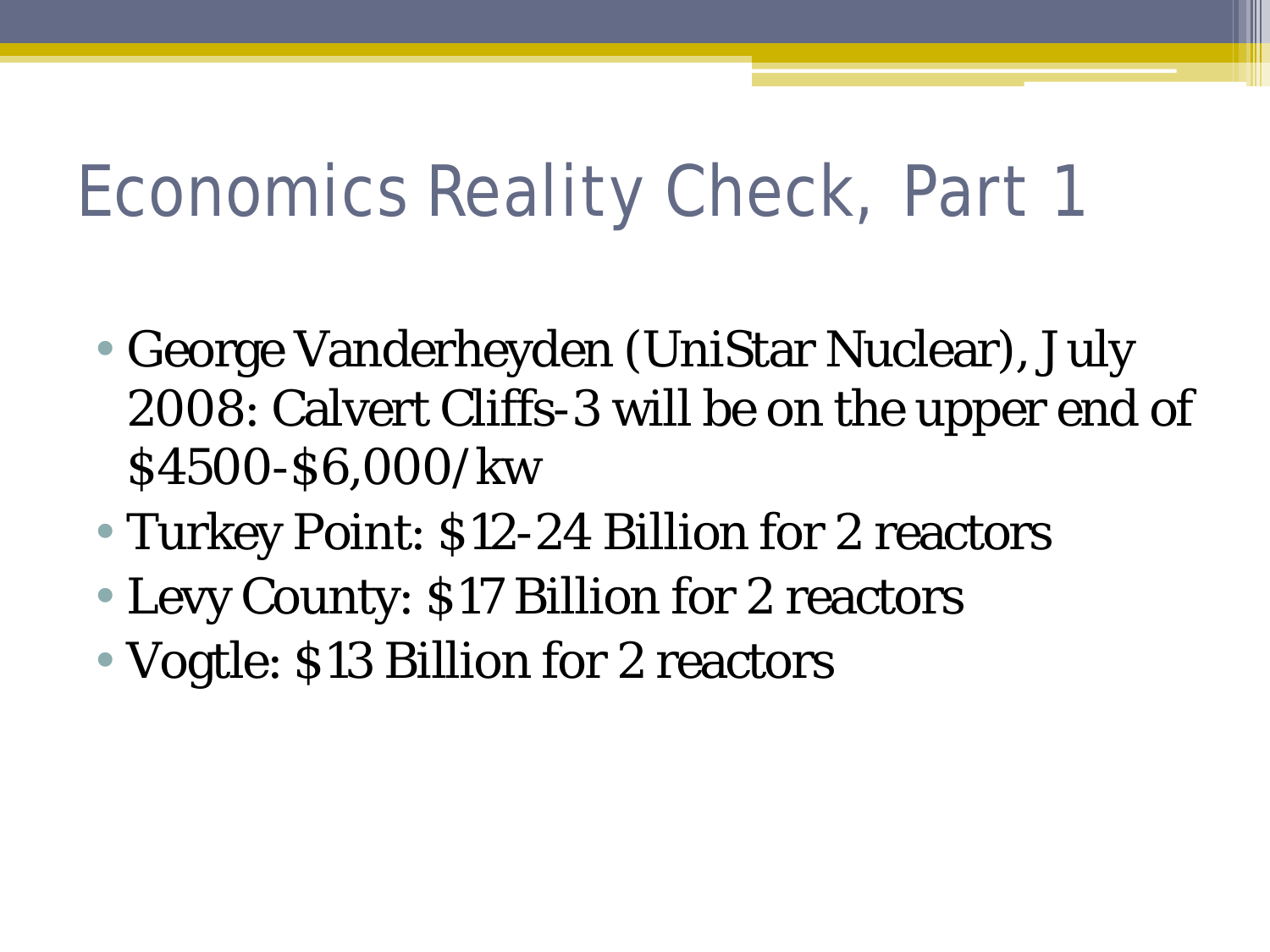- Moody's Investor Service, October 2007: \$5- 6,000/kw
- Moody's, May 2008: "...potentially reaching over \$7,000/kw
- Standard & Poor's, October 2008 (quoting FERC): \$5,000-\$8,000/kw
- DOE: Average cost overrun in first round of reactors: 207%
- Areva EPR in Finland: already 50%+ overrun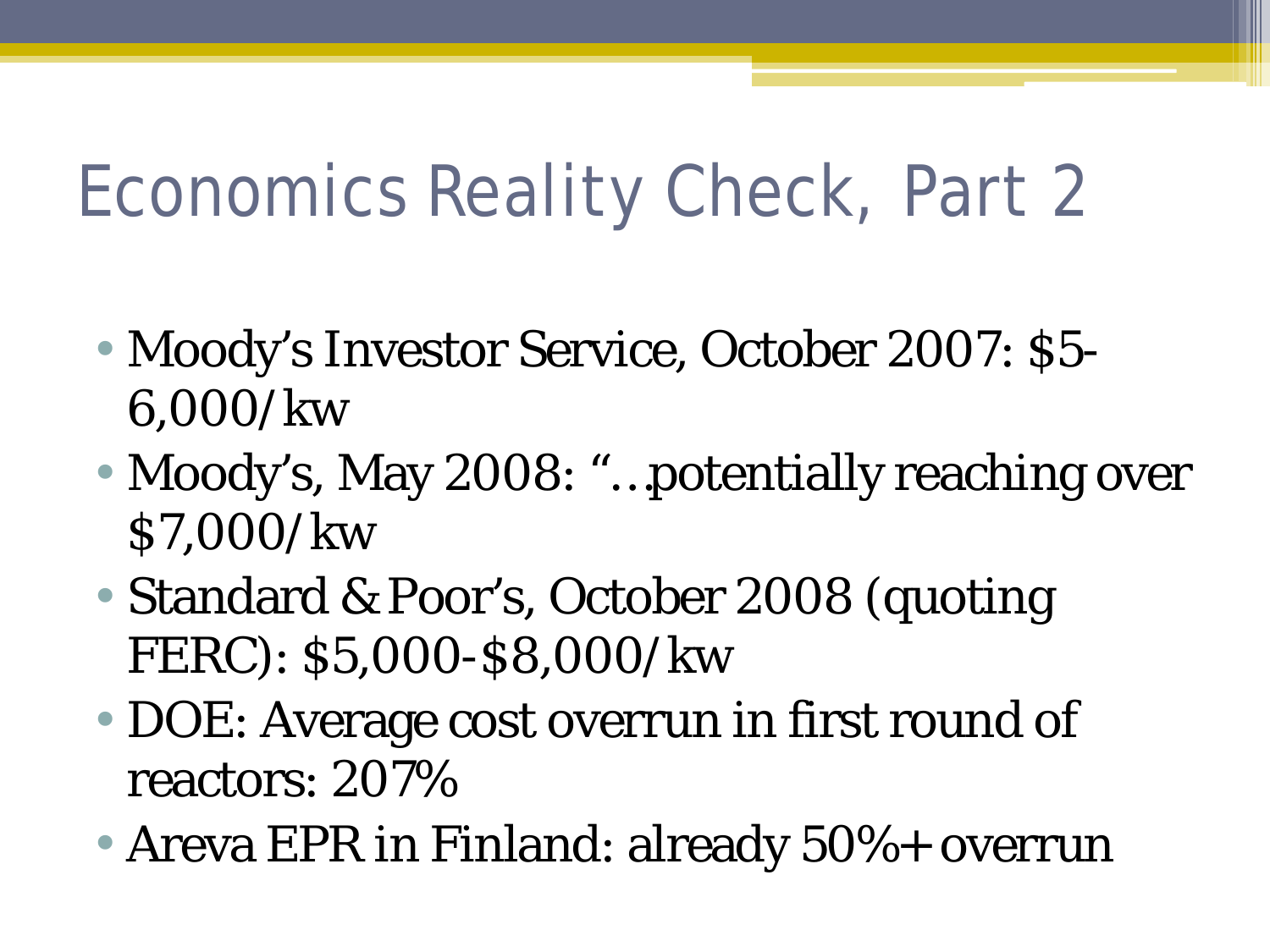- Private capital not available for reactors even before crash—nukes too risky
- \$18.5 Billion available in taxpayer loan guarantees: enough for 3 reactors?
- \$50 Billion proposed and dropped from stimulus package
- Industry already has requested \$122 Billion in taxpayer guarantees
- Other sources: ratepayers (CWIP); foreign export-import banks; new energy bank?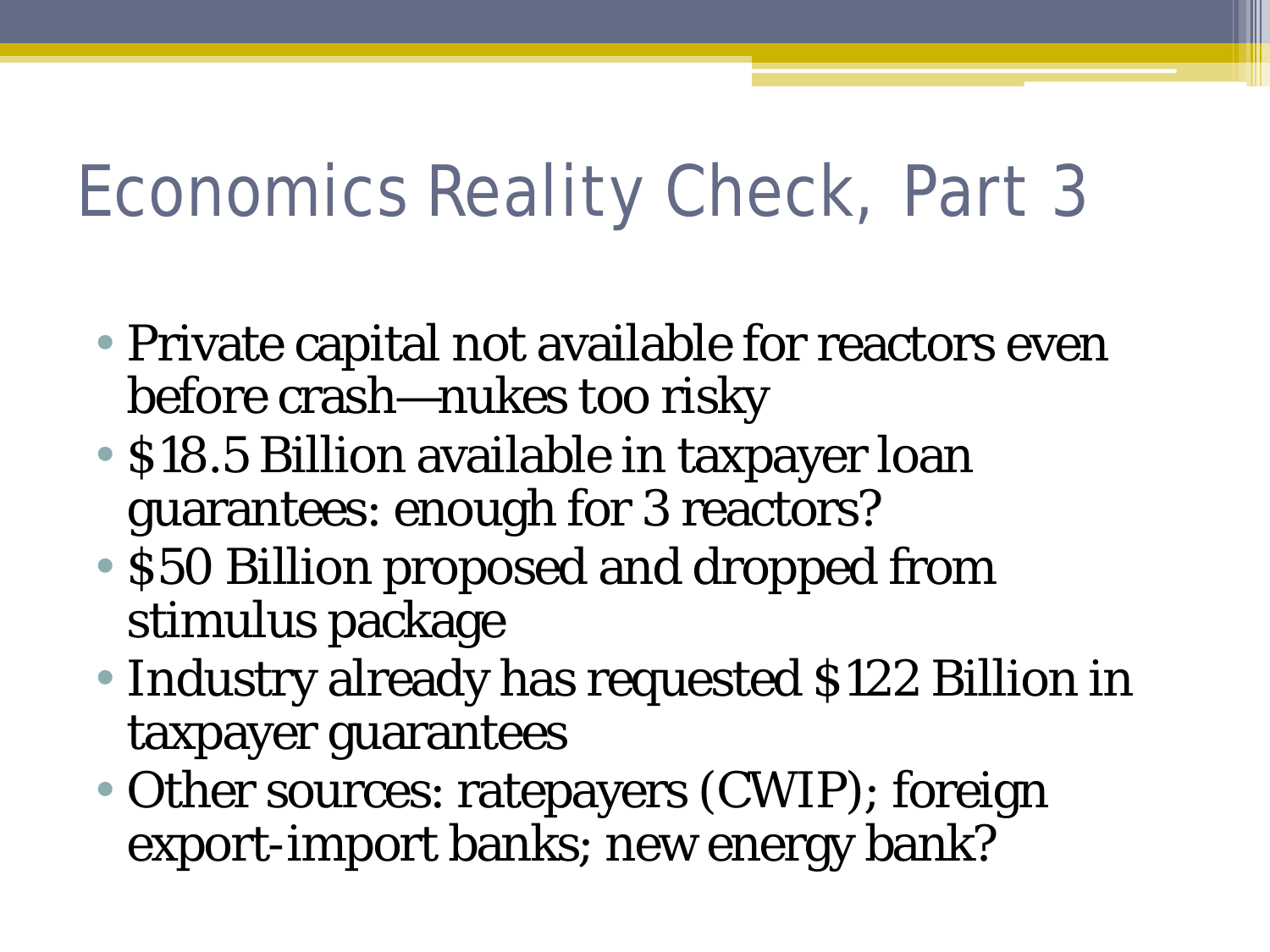- Costs raise serious questions about nuclear's competitiveness
- 15 cents per kw/h likely cost to consumers
- Some studies predict much higher: 19-25 cents per kw/h
- While price on carbon would make nuclear more competitive with fossil fuels, it doesn't help with carbon-free alternatives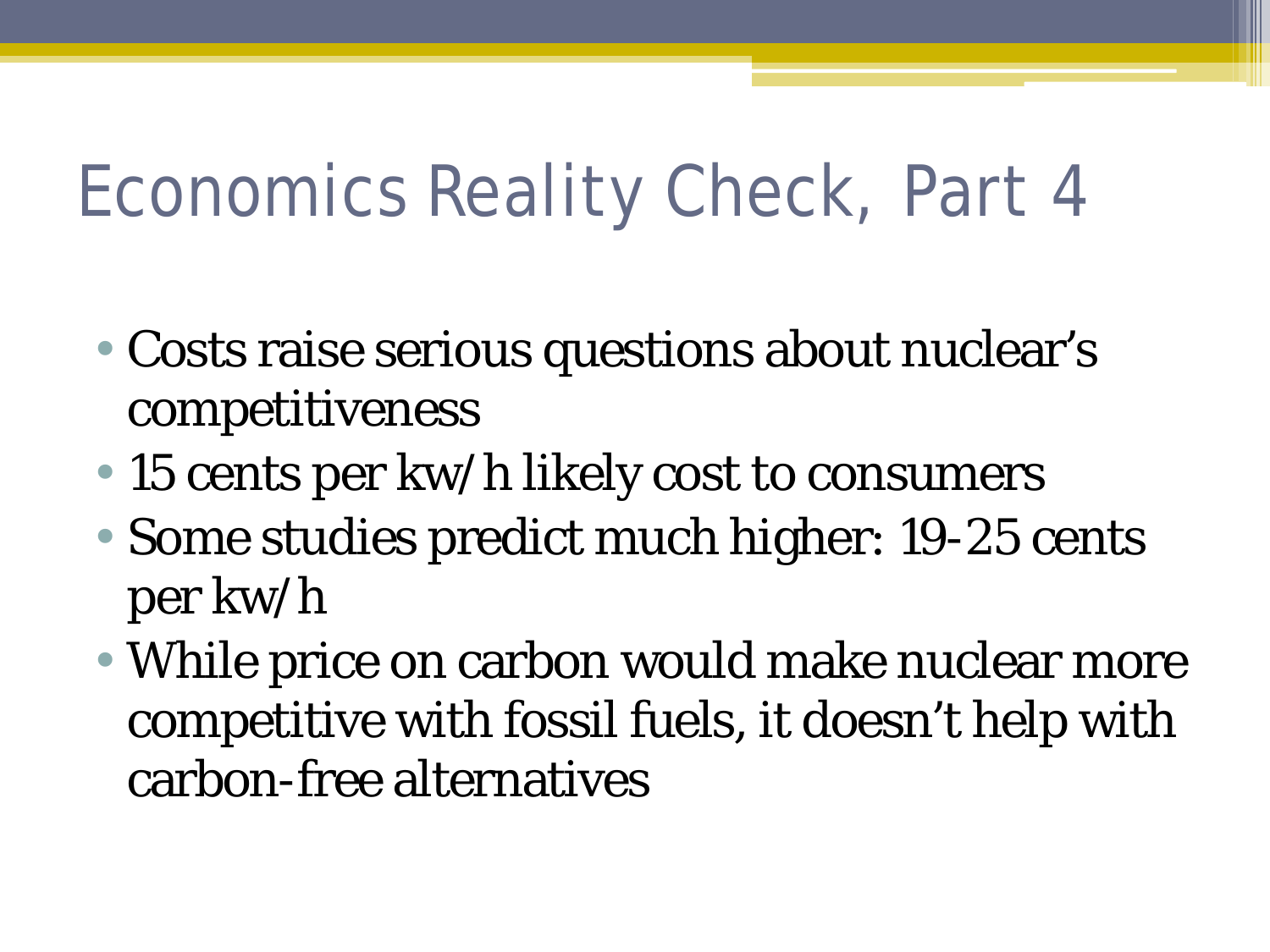#### Too much waste

- Radioactive waste solution is further away than ever
- Yucca Mountain defunded
- Reprocessing has substantial opposition
- Repeating same mistake: creating waste before finding solution is very definition of insanity
- Sufficient program to address climate would require new Yucca-size waste dump every 3-4 years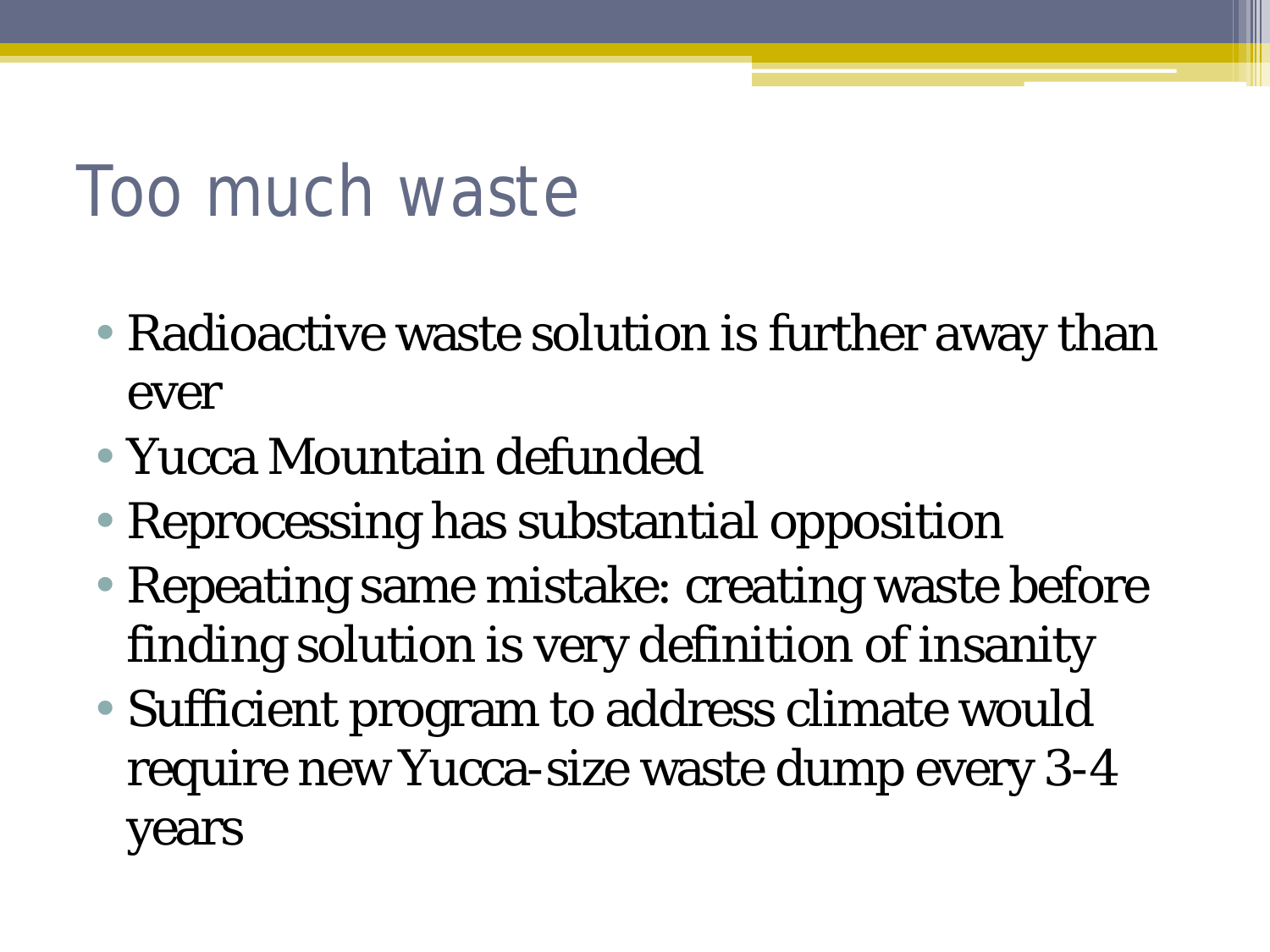## Too little safety

- Proposed new reactors are evolutionary. Still too many valves, pumps, and opportunities for human error
- Security threat remains, especially in developing nations, but even in U.S.
- Generation IV reactors remain speculative and decades from commercial deployment—too late for climate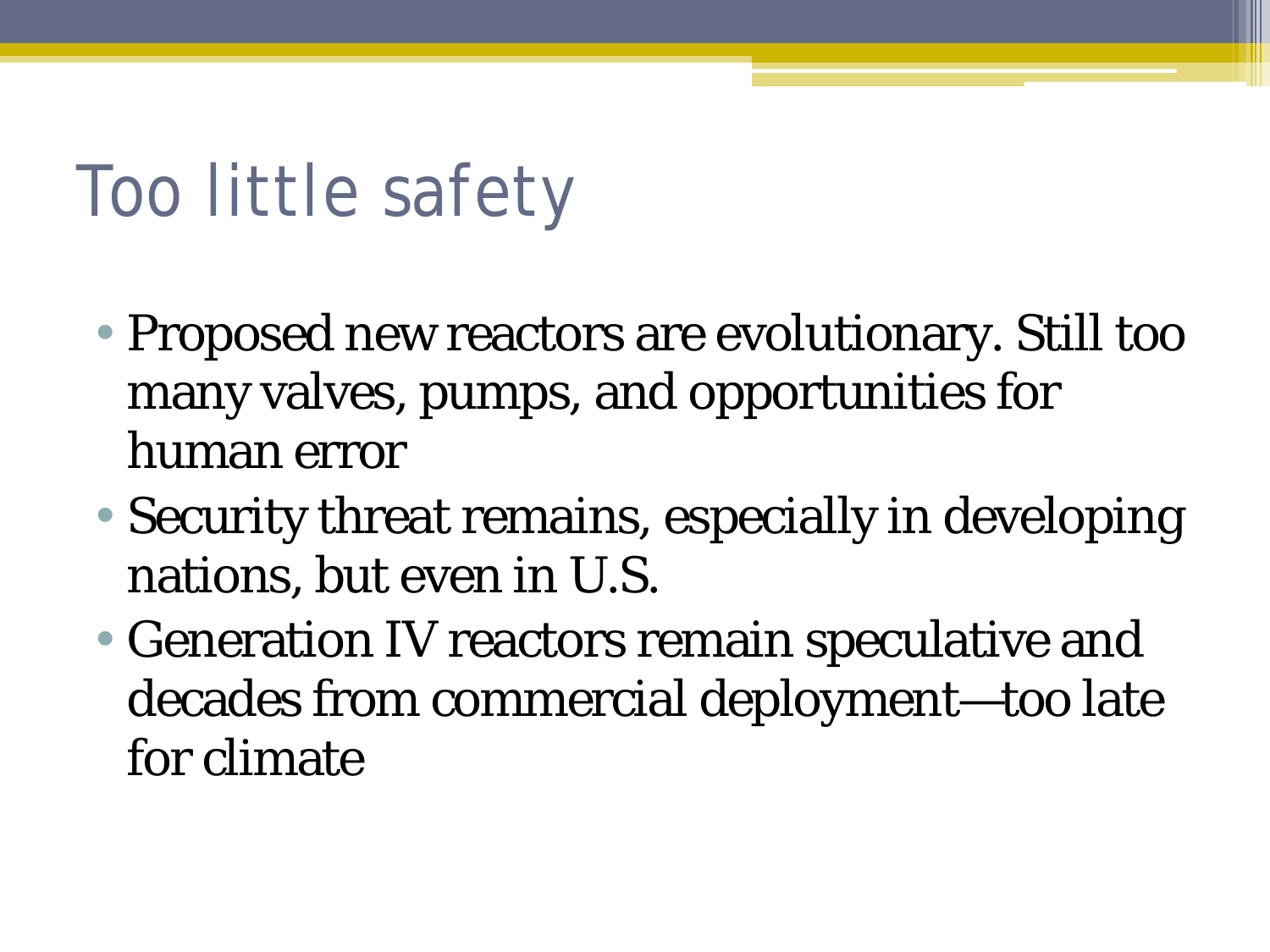## Too much proliferation

- 1,500-2,000 new reactors would mean a dozen or more new uranium enrichment plants
- 4 new uranium enrichment plants already under construction or proposed for U.S. alone
- Thousands of tons more plutonium would be produced
- Non-proliferation efforts undercut—how can U.S. tell other nations not to enrich or reprocess?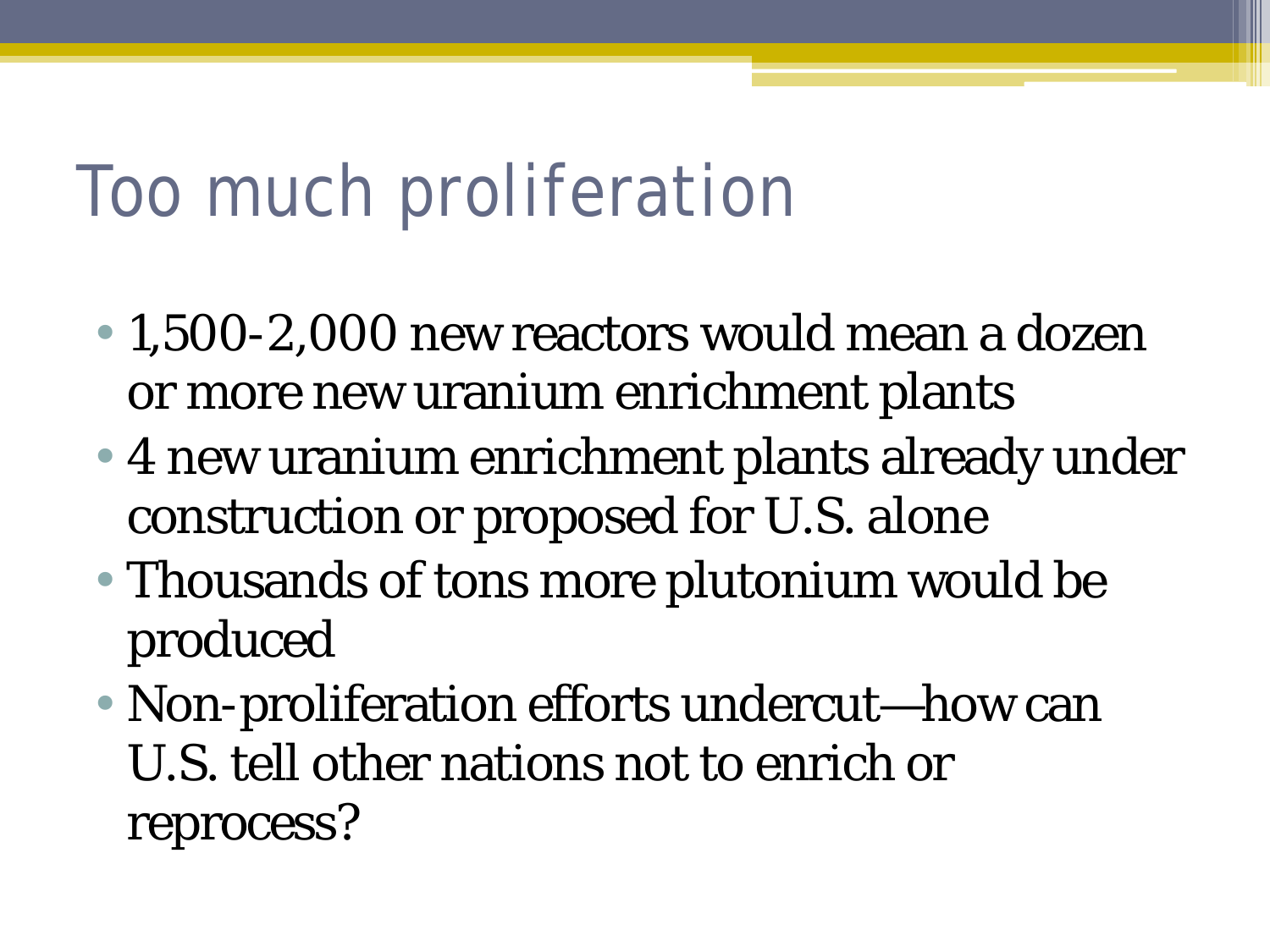## Too little carbon savings

• Nuclear power is not carbon-free

• Sovacool study 2008: Nuclear power: 66 gCO2/kwh Wind: 9-10 gCO2/kwh Solar thermal: 13 gCO2/kwh Solar PV: 32 gCO2/kwh

\*Benjamin K. Sovacool, *Valuing the greenhouse gas emissions from nuclear power: A critical survey*, Energy Policy 36, June 2, 2008. Available at: http://www.nirs.org/climate/background/sovacool\_nuclear\_ghg.pdf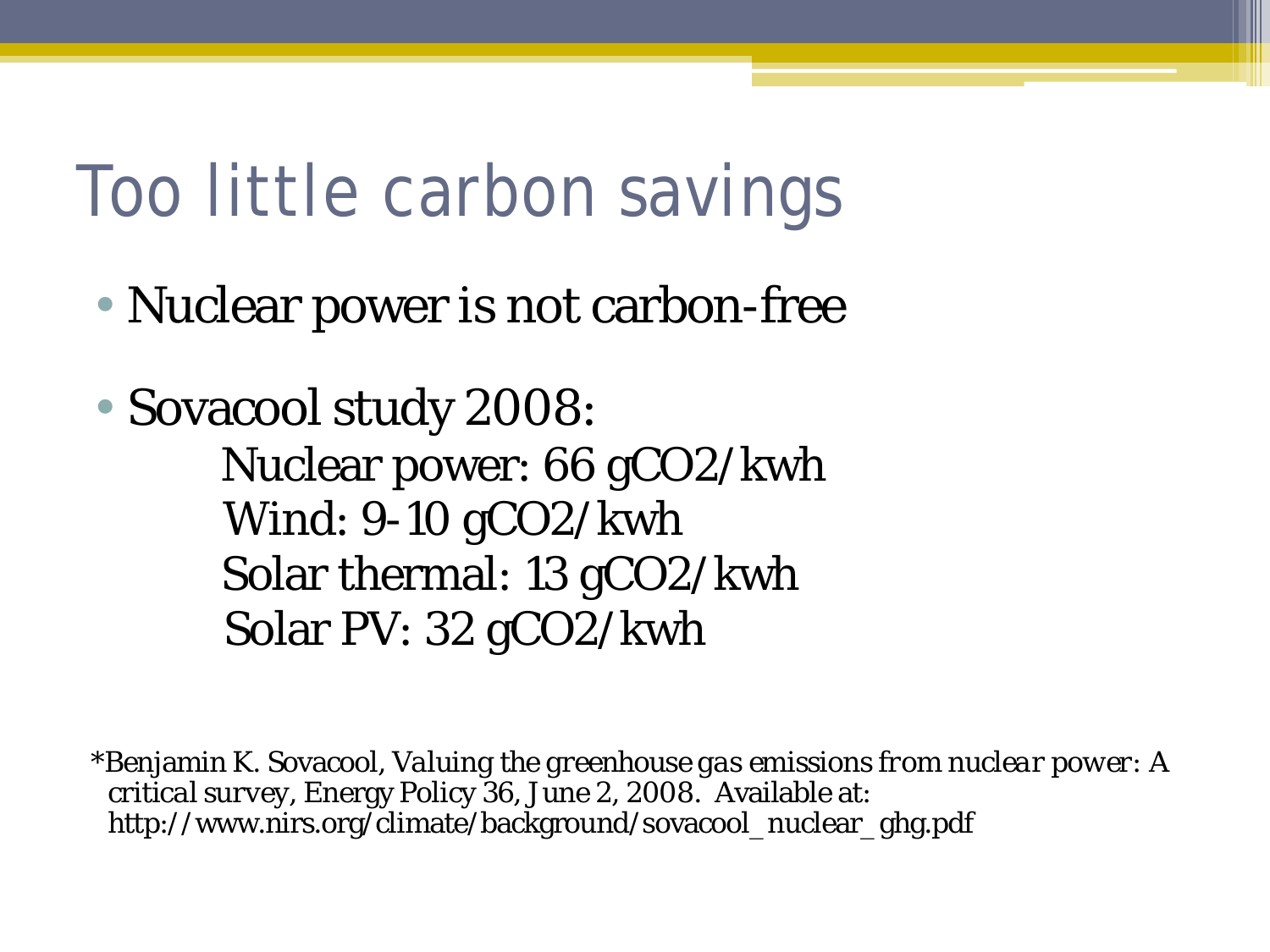## Not suited for warming climate

- Summer 2004 heatwave in France caused shutdown/reduced power of a dozen+ reactors due to warming river water
- U.S. reactors have closed due to hot river water (e.g. Browns Ferry 2008, Byron 1988)
- Reactors on coastlines could become inundated
- Water usage, shortages becoming critical issue in reactor siting, interventions
- Stronger, more frequent storms can adversely affect reactor operations (e.g. Turkey Point, 1992)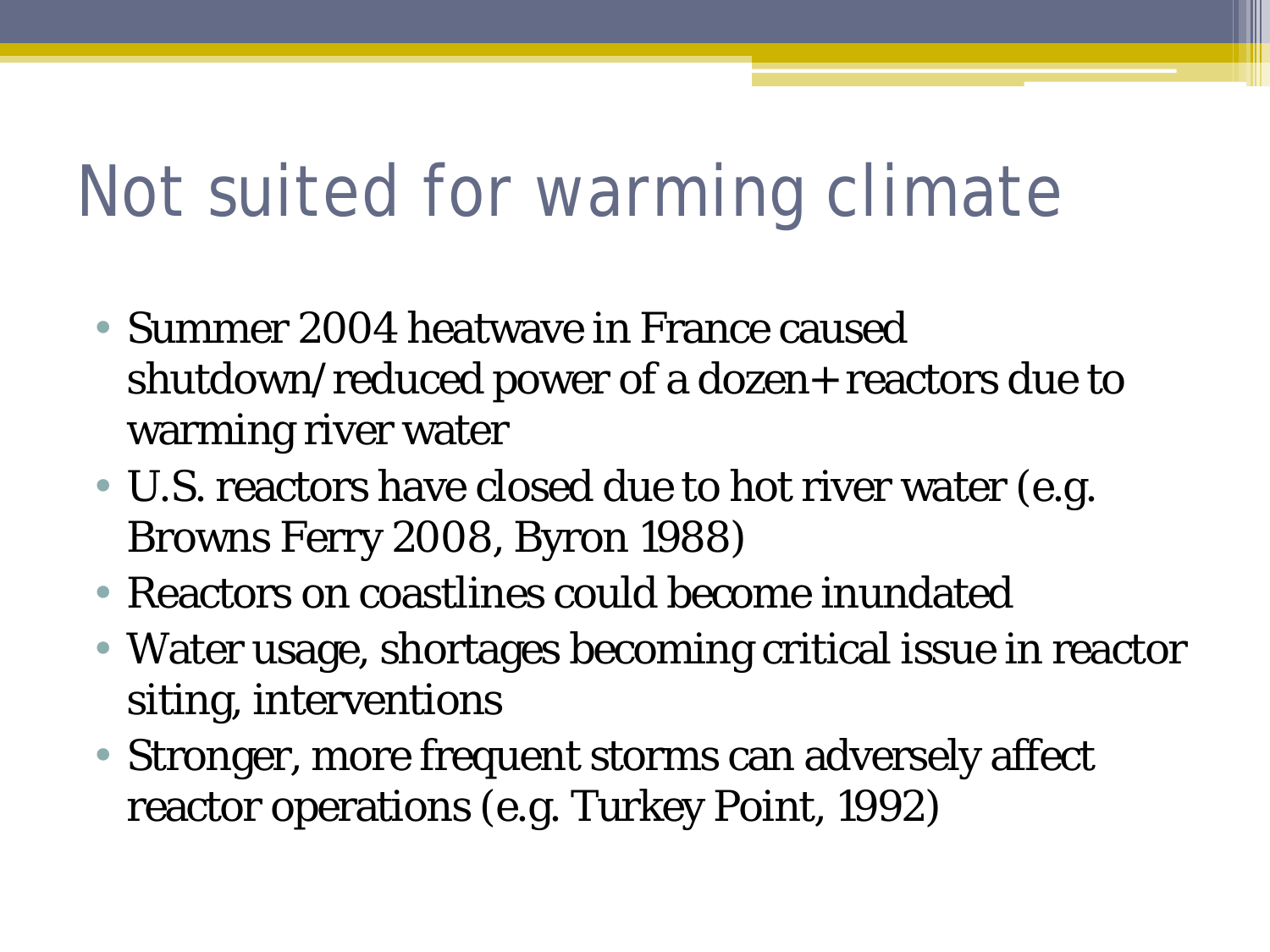#### If not nukes, what? Why not "all of the above?"

"Every dollar invested in nuclear expansion will worsen climate change by buying less solution per dollar. The reason is simple: you can't spend the same dollar on two different things at the same time…New nuclear power *costs far more* than its distributed competitors, so it *buys far less coal displacement* than the competing investments it stymies."

Amory Lovins, Ambio, May 2008 preprint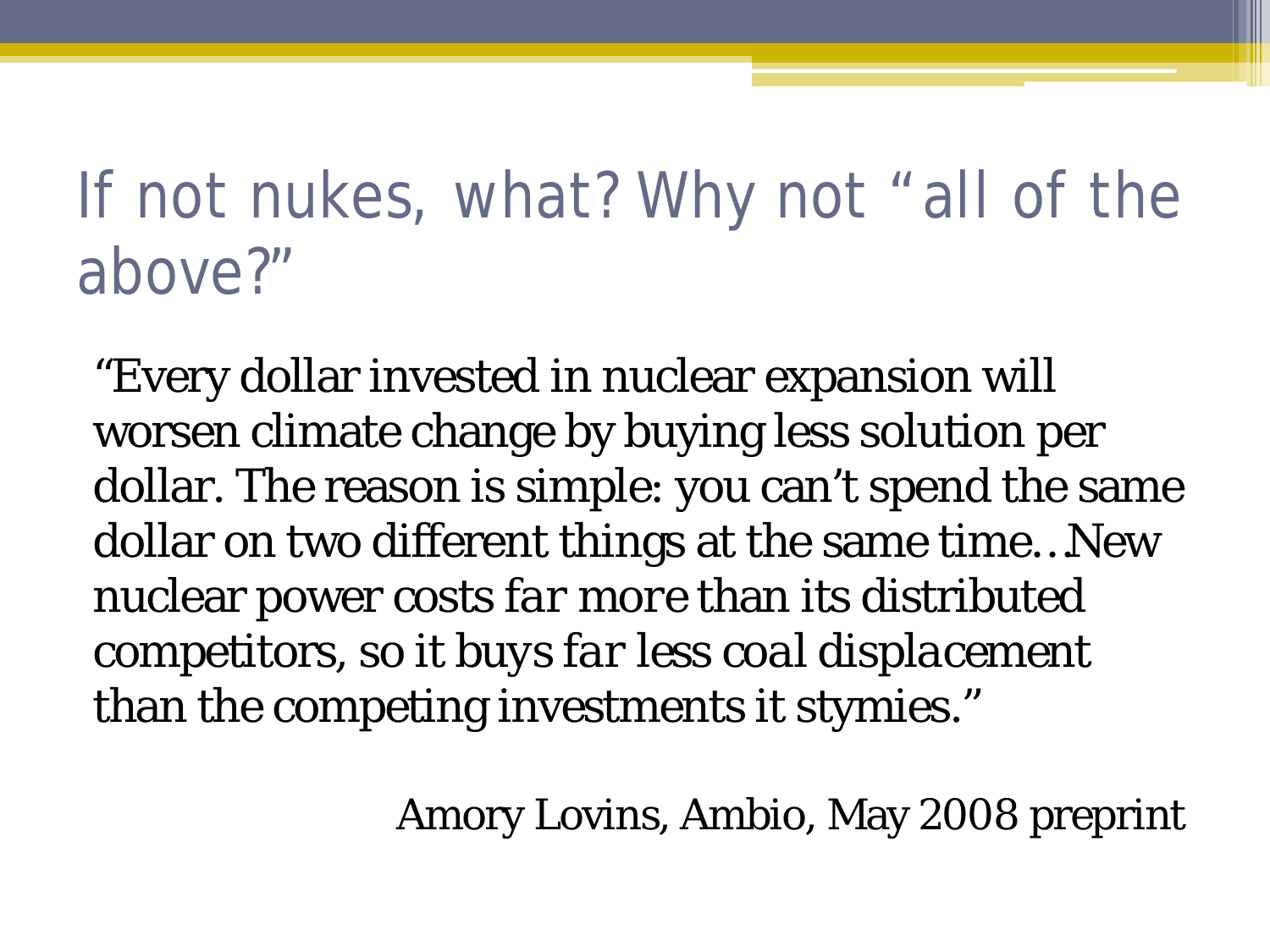### The primary energy options for the 21st century

- Wind
- Solar power plants
- Photovoltaics
- Energy efficiency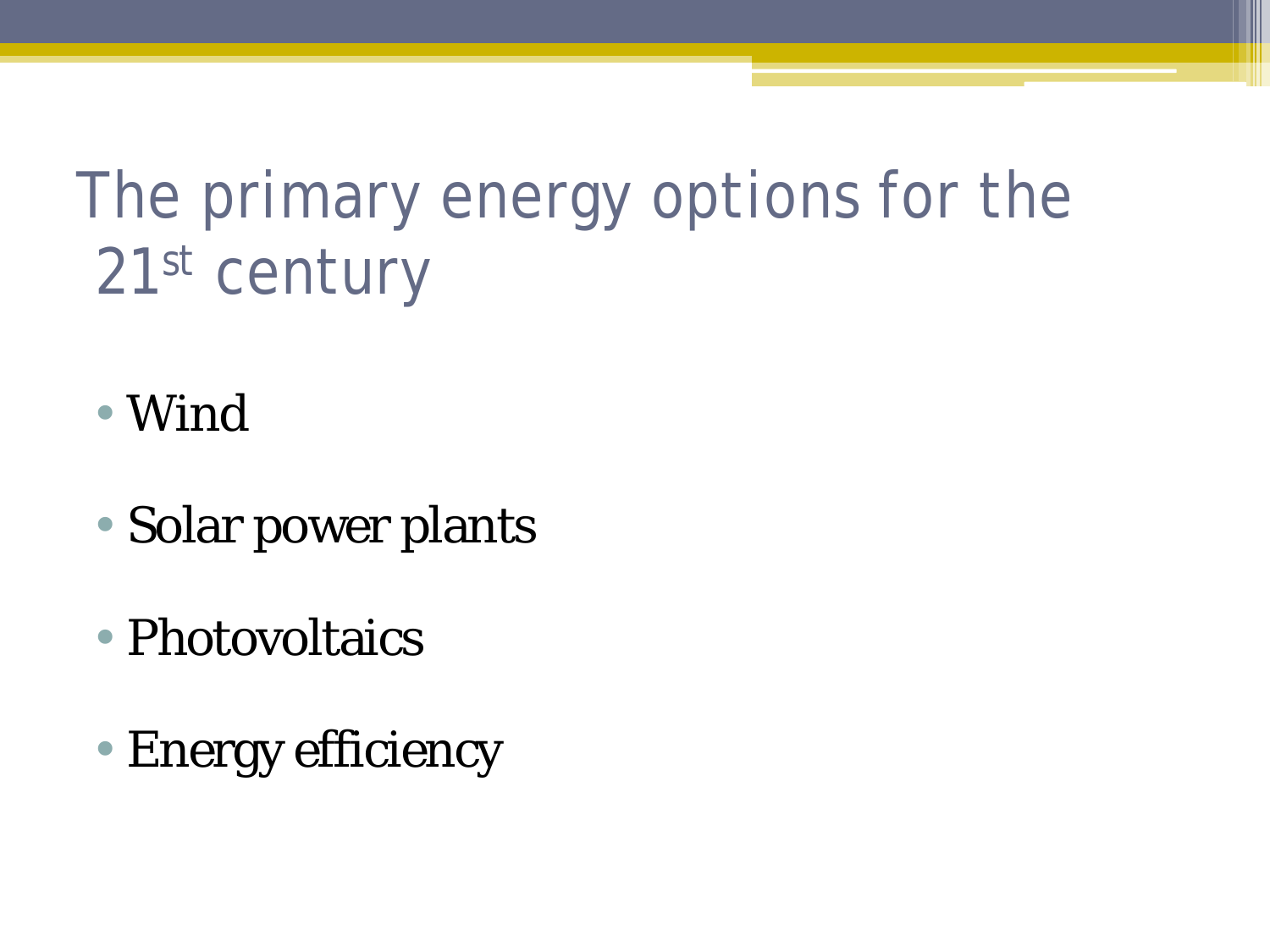#### Obama Administration on Wind

"The idea that wind energy has the potential to replace most of our coal-burning power today is a very real possibility...It is not technology that is pie-in-the sky; it is here and now."

"More than three-fourths of the nation's electricity demand comes from coastal states and the wind potential off the coasts of the lower 48 states actually exceeds our entire U.S. electricity demand"

*Secretary of the Interior Ken Salazar, April 2009*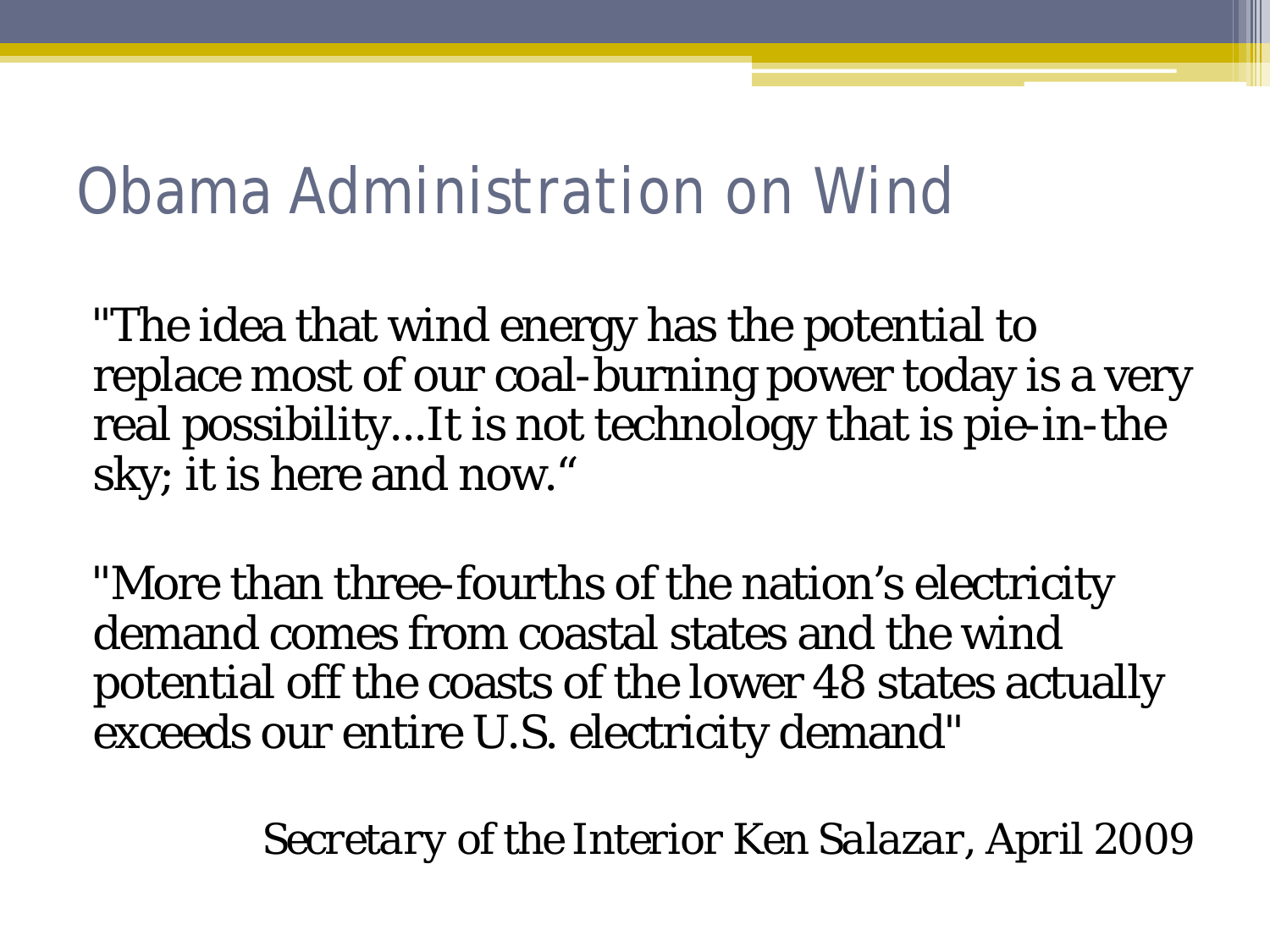# Interior Dept. Report, April 2009

- 1,000 Gigawatts of Wind Power potential off Atlantic Coast alone
- Equals 25% of entire US electricity demand
- Current nuclear capacity: approx. 85-90 GW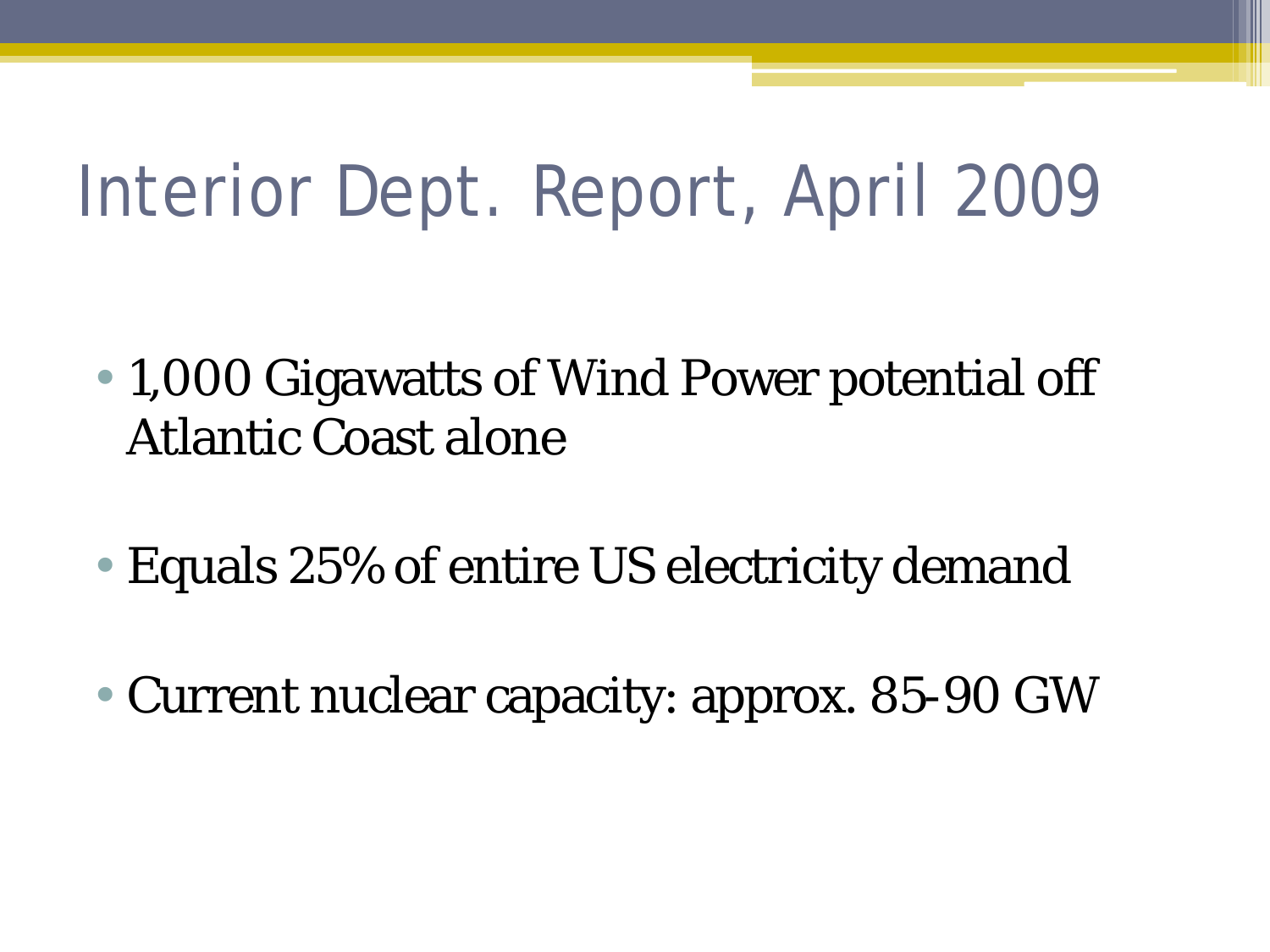#### Wind Power Potential in U.S.

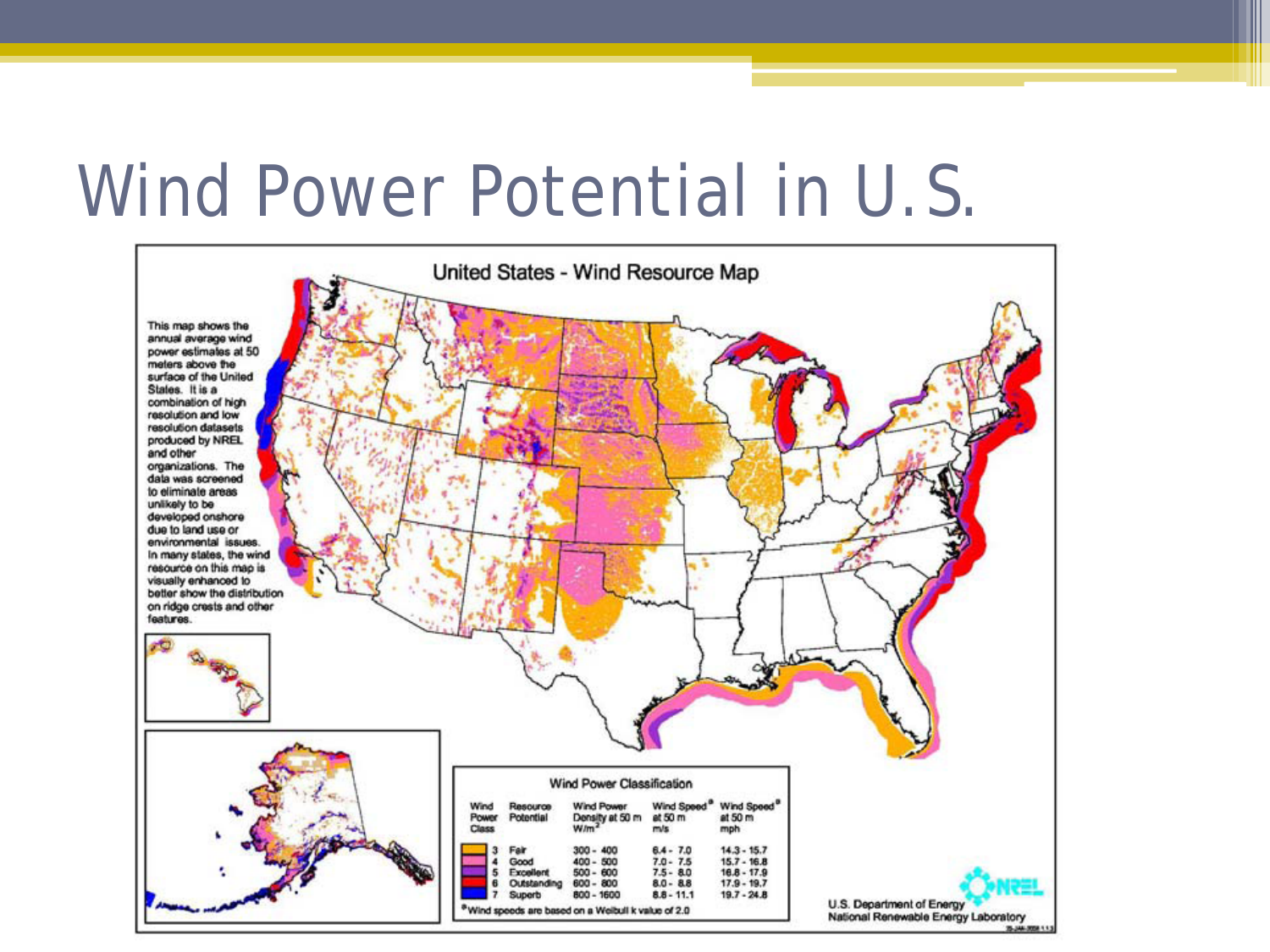### Wind Power Growth

- 19.7 GW of wind power added worldwide in 2007
- 5,244 MW of wind power added in U.S.
- 94 GW of installed wind power capacity worldwide at end of 2007
- 16,818 MW of installed wind power in US at end of 2007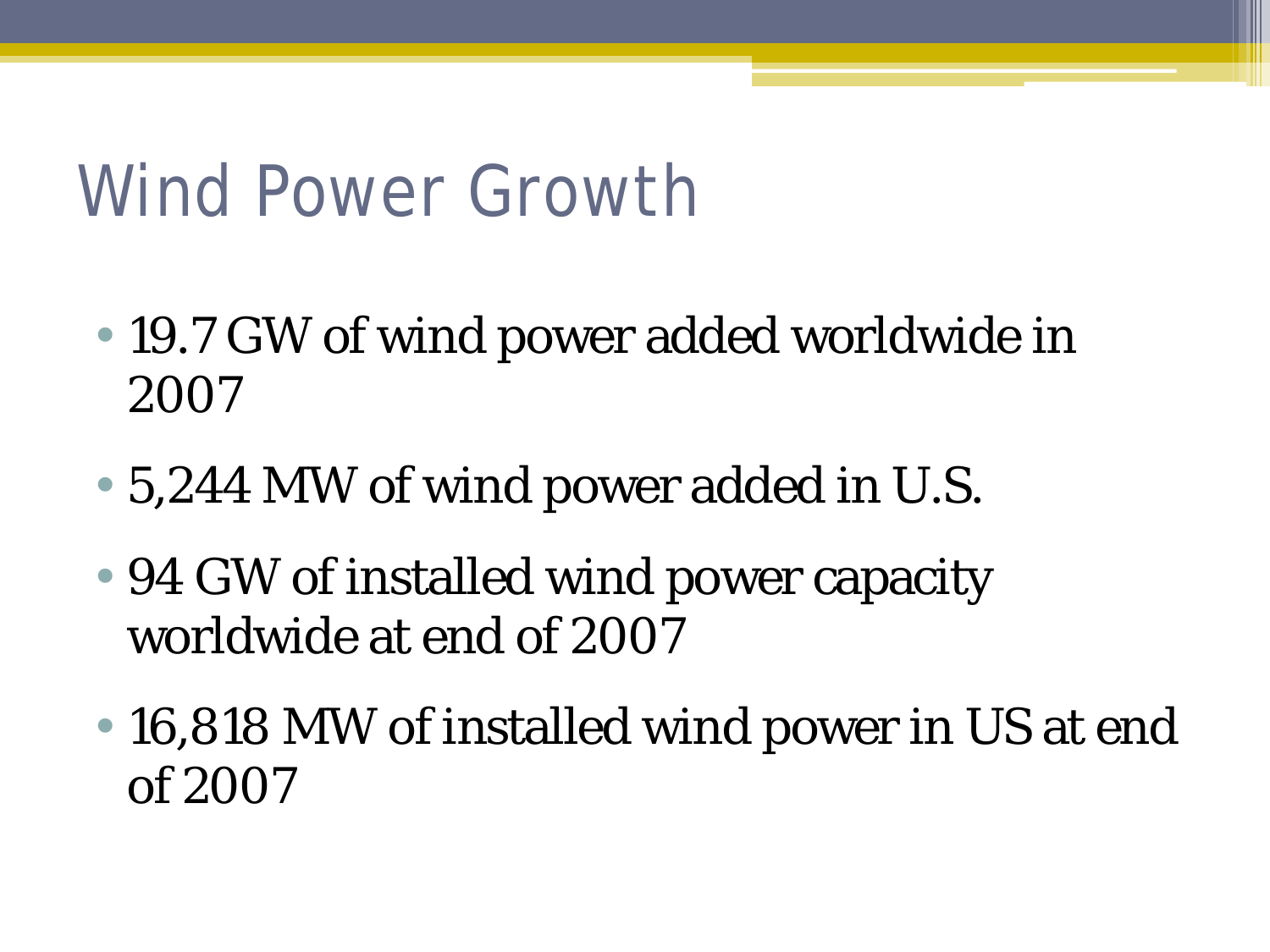### Solar Power Potential in U.S.

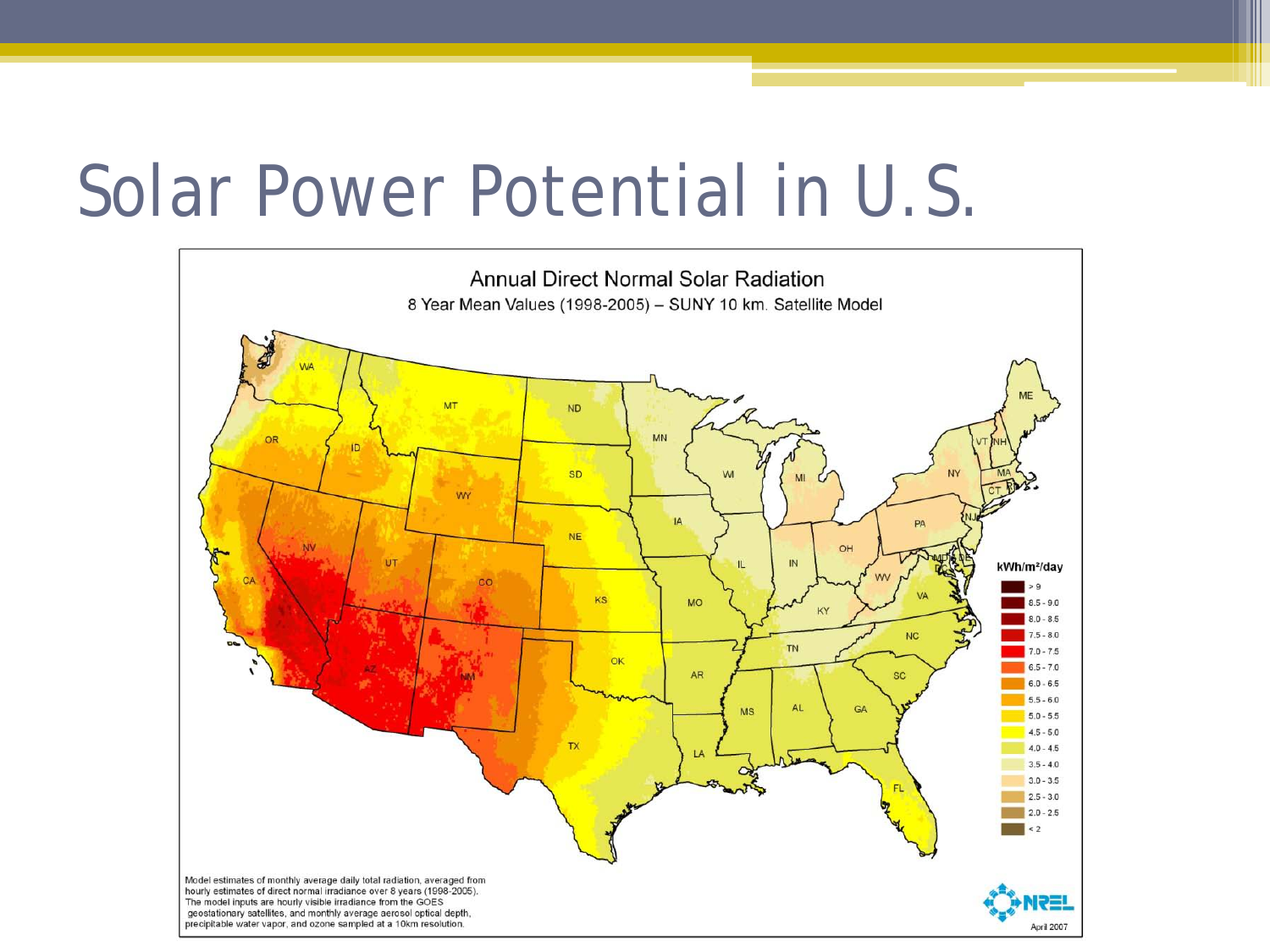### David Freeman on Solar Potential

"An area in the Southwest about 13,000 square miles in size (114 square miles if all in one place), or 25% of the best solar potential in the Southwest, could produce enough renewable electricity to supply electric power for the entire country, based on 2006 electricity consumption*."*

> *Winning Our Energy Independence: An Energy Insider Shows How*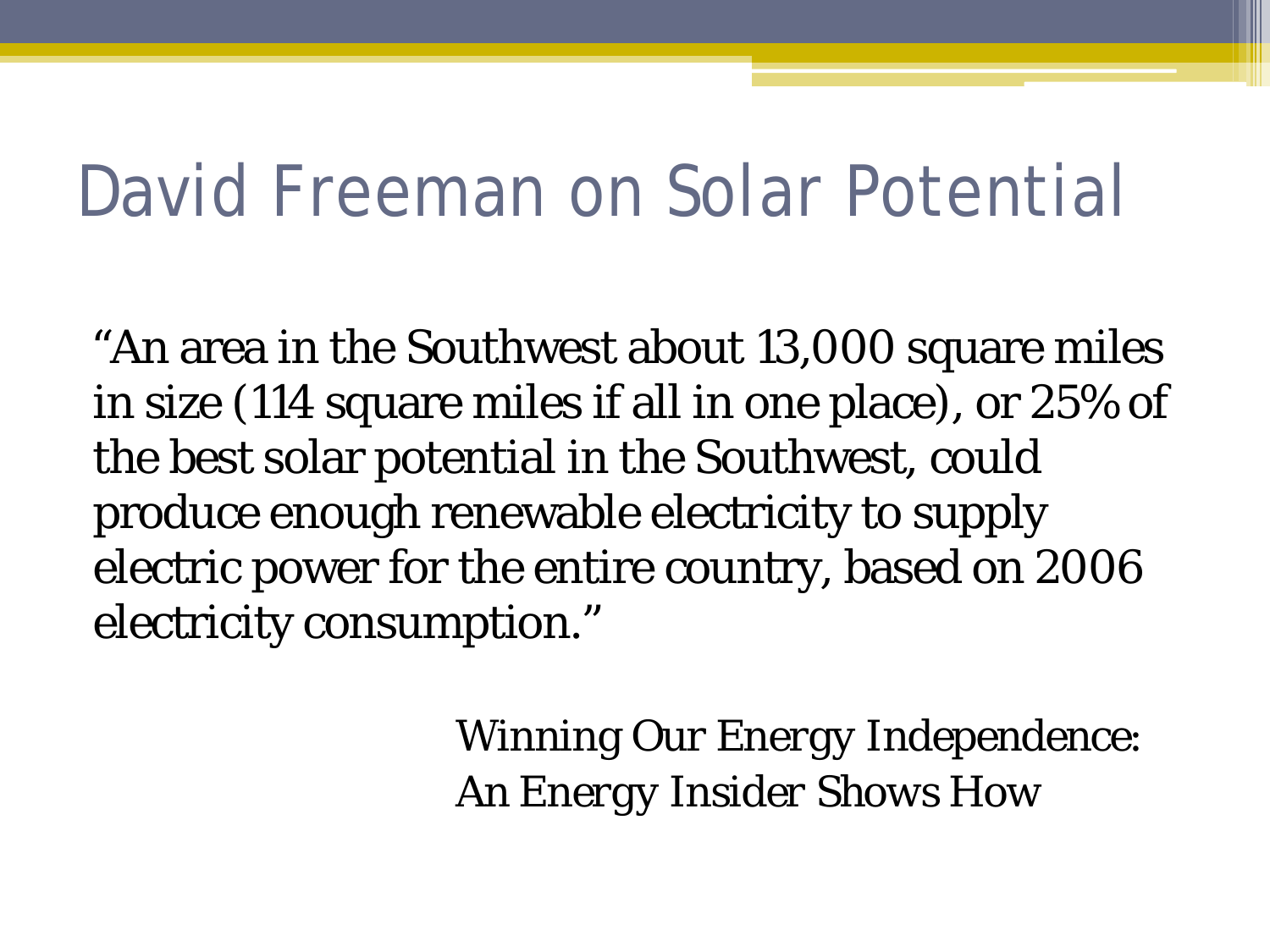#### Solar Parking Lots—U.S. Navy 750 KW installation

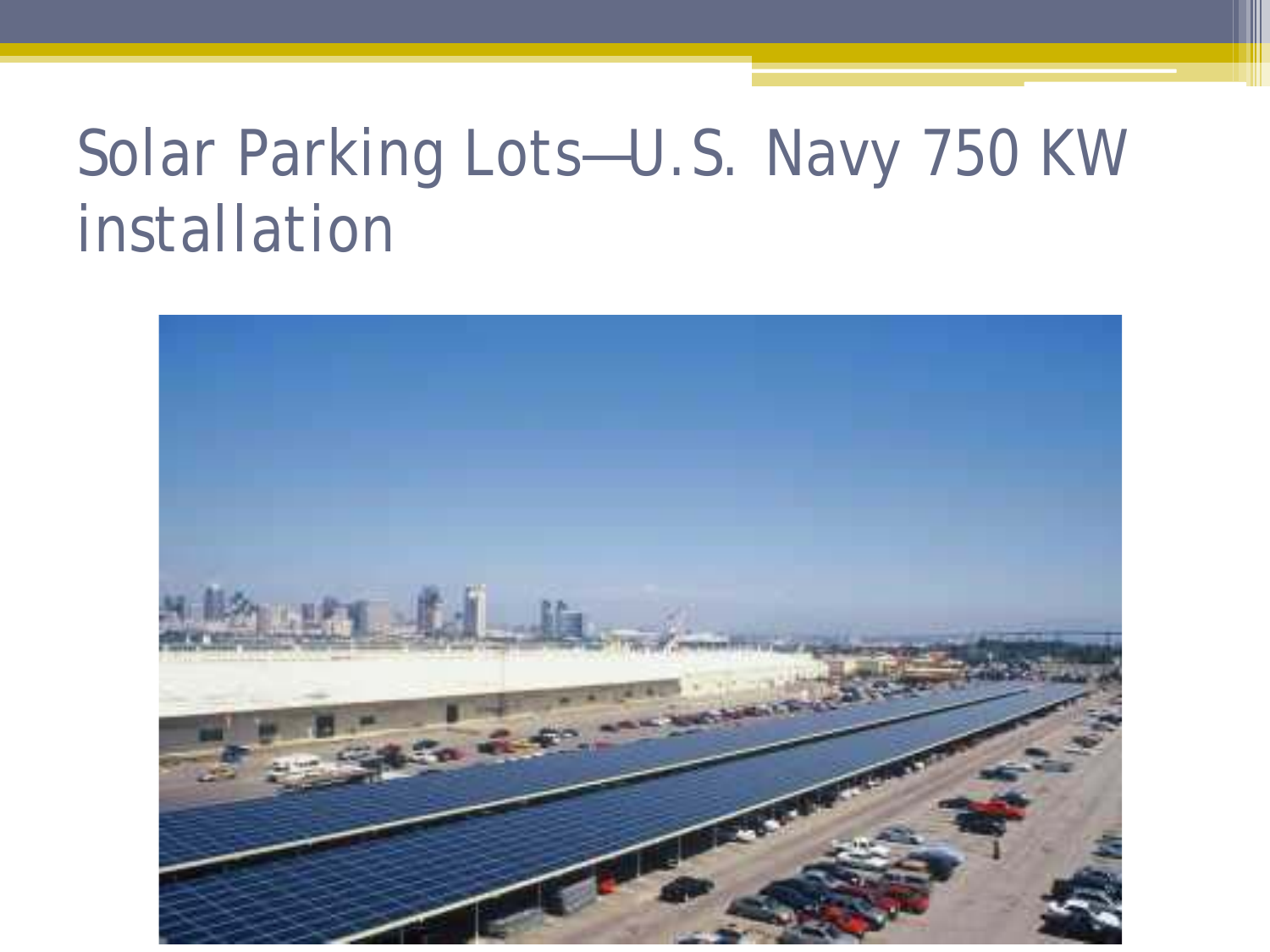### Rooftop Solar Potential

140 million acres of off-ground solar potential rooftops, parking lots, etc.

Installing photovoltaics on only 7% of this area could meet all current U.S. electrical needs.

*David Freeman, former Board Chair, TVA*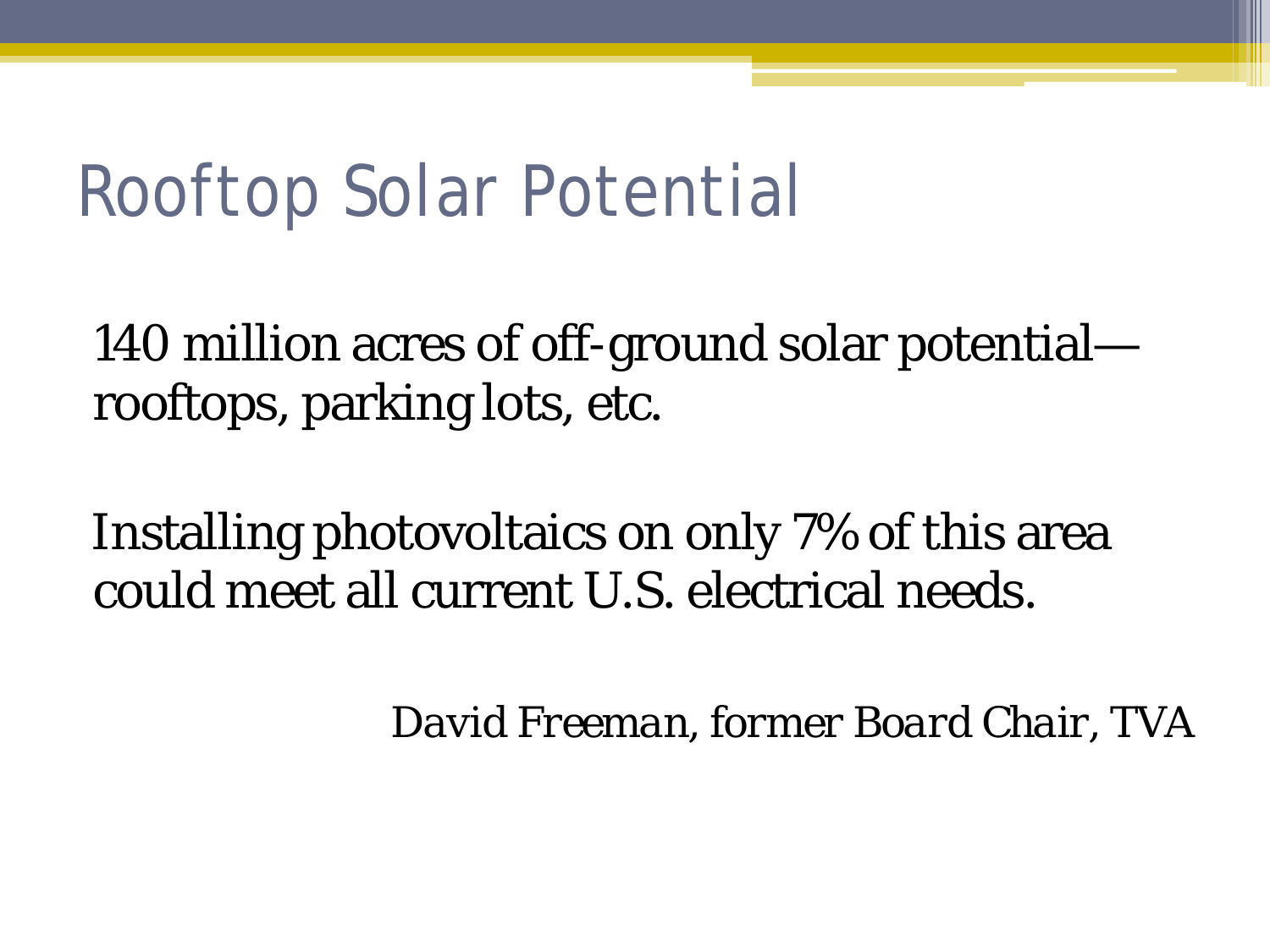## Electricity demand dropping?

Energy Information Administration reports a 1% drop in U.S. electricity demand in 2008 compared to 2007. This is probably primarily due to recession, but could also reflect increased adoption of energy efficiency measures (esp. in California)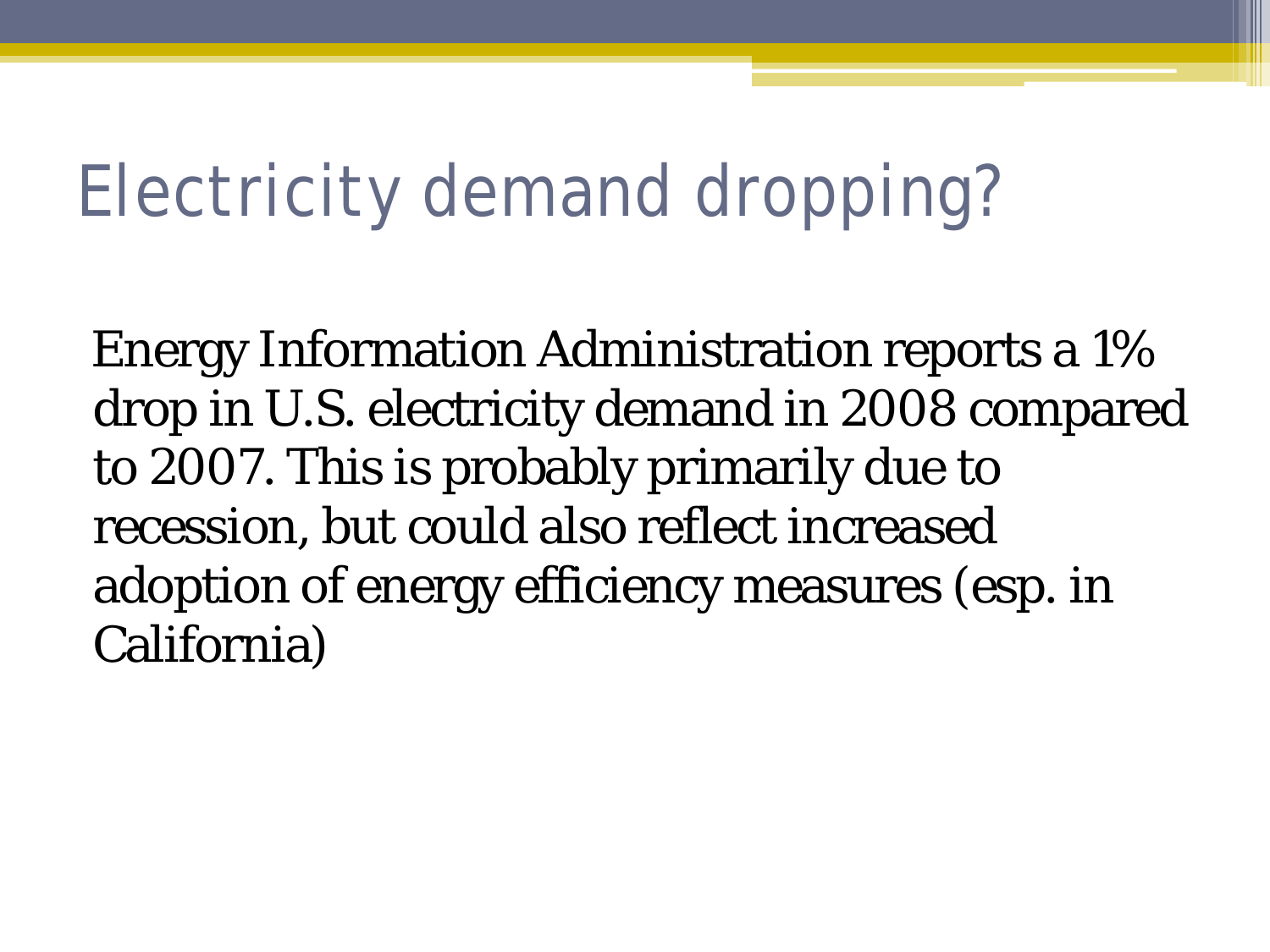# A long ways to go on efficiency

- The U.S. is about  $\frac{1}{2}$  as energy efficient as the European Union
- The European Union is about  $\frac{1}{2}$  as energy efficient as Japan
- Efficiency is the "low-hanging fruit"—the cheapest, fastest option (and added advantage of also reducing oil consumption).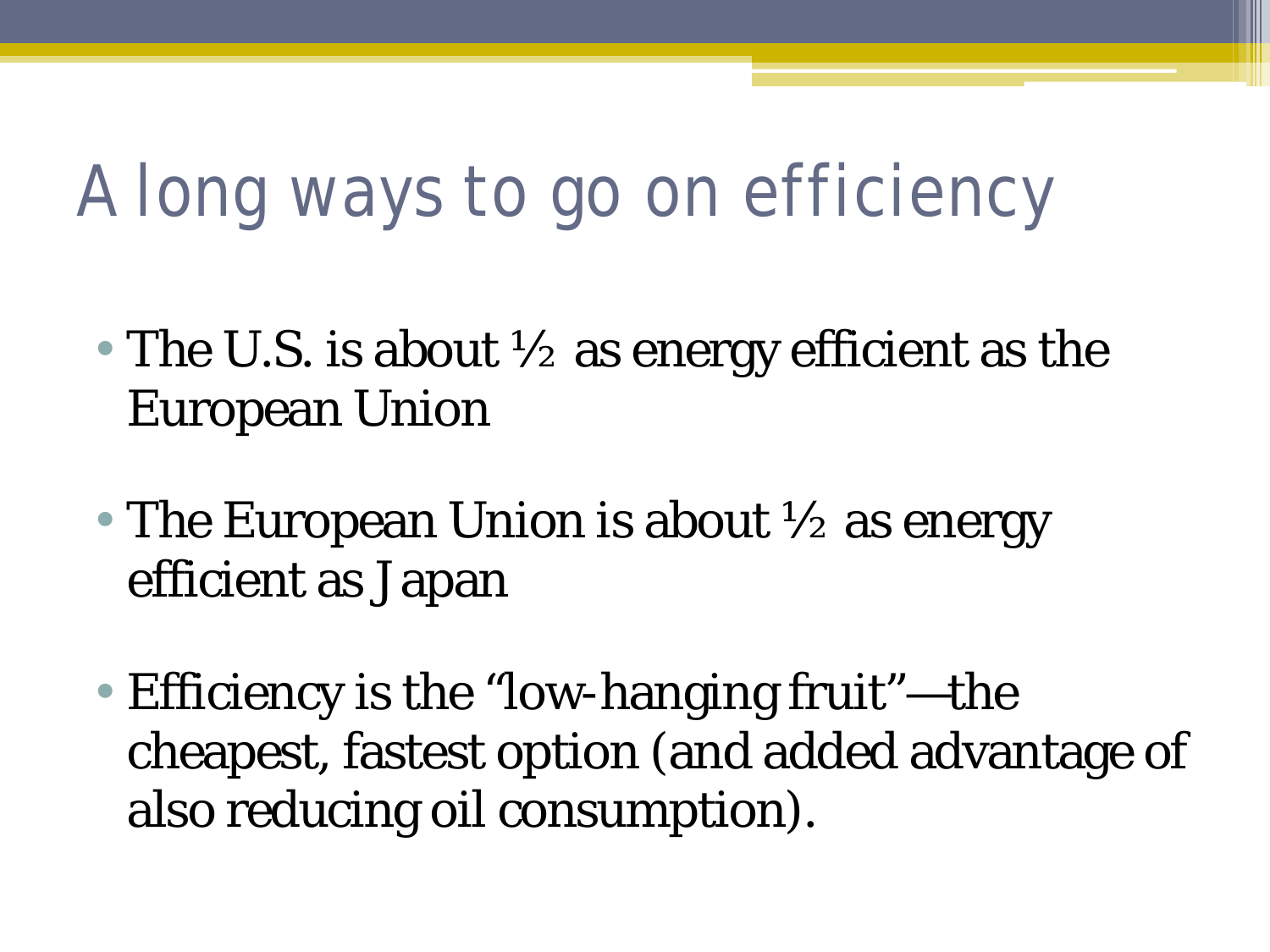### Some other useful energy technologies

- Geothermal
- Microalgae
- Combined Heat & Power
- Wave Power
- Smart Grids
- Distributed Generation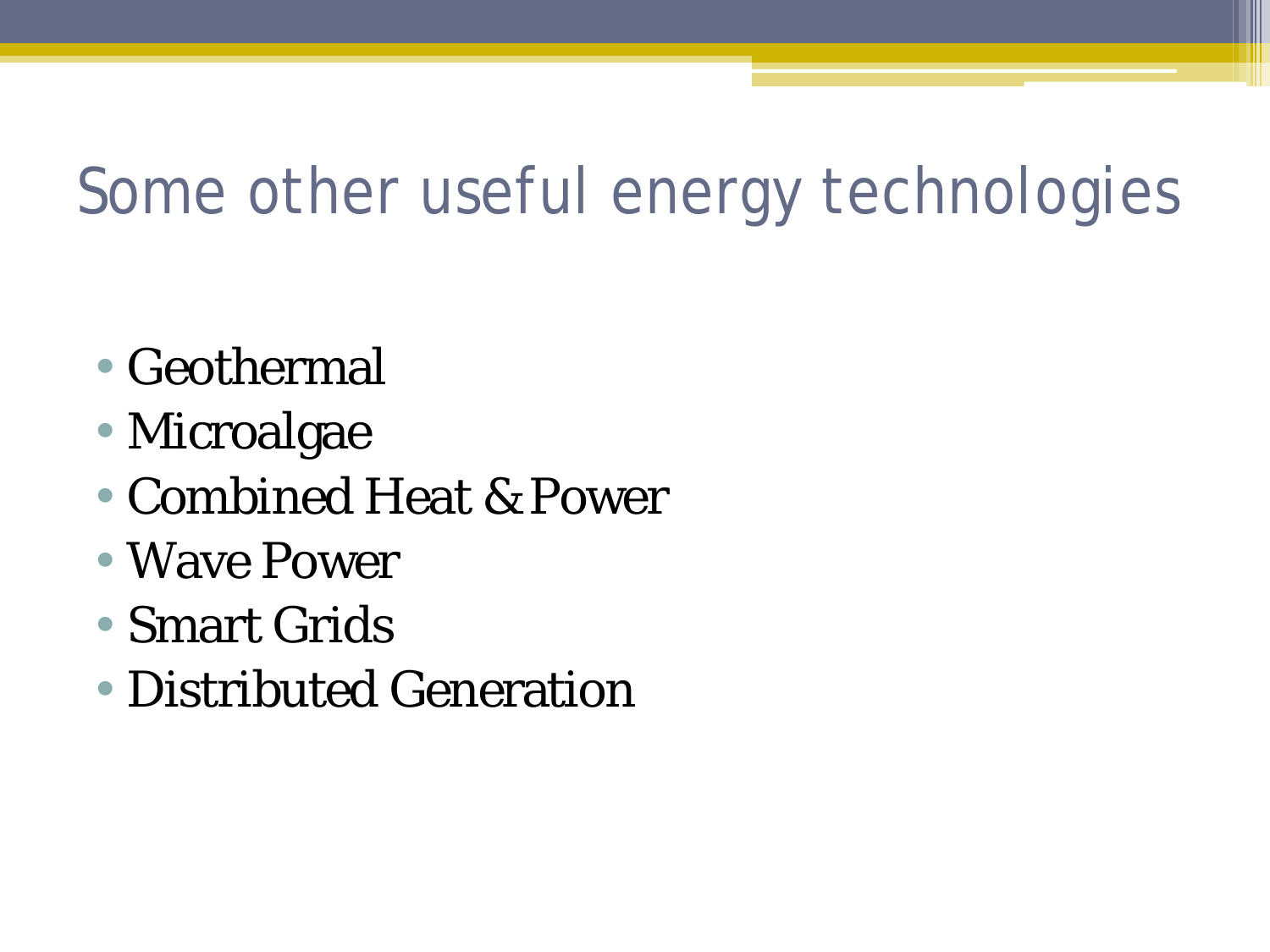#### A renewable, distributed electricity grid configuration (from IEER)

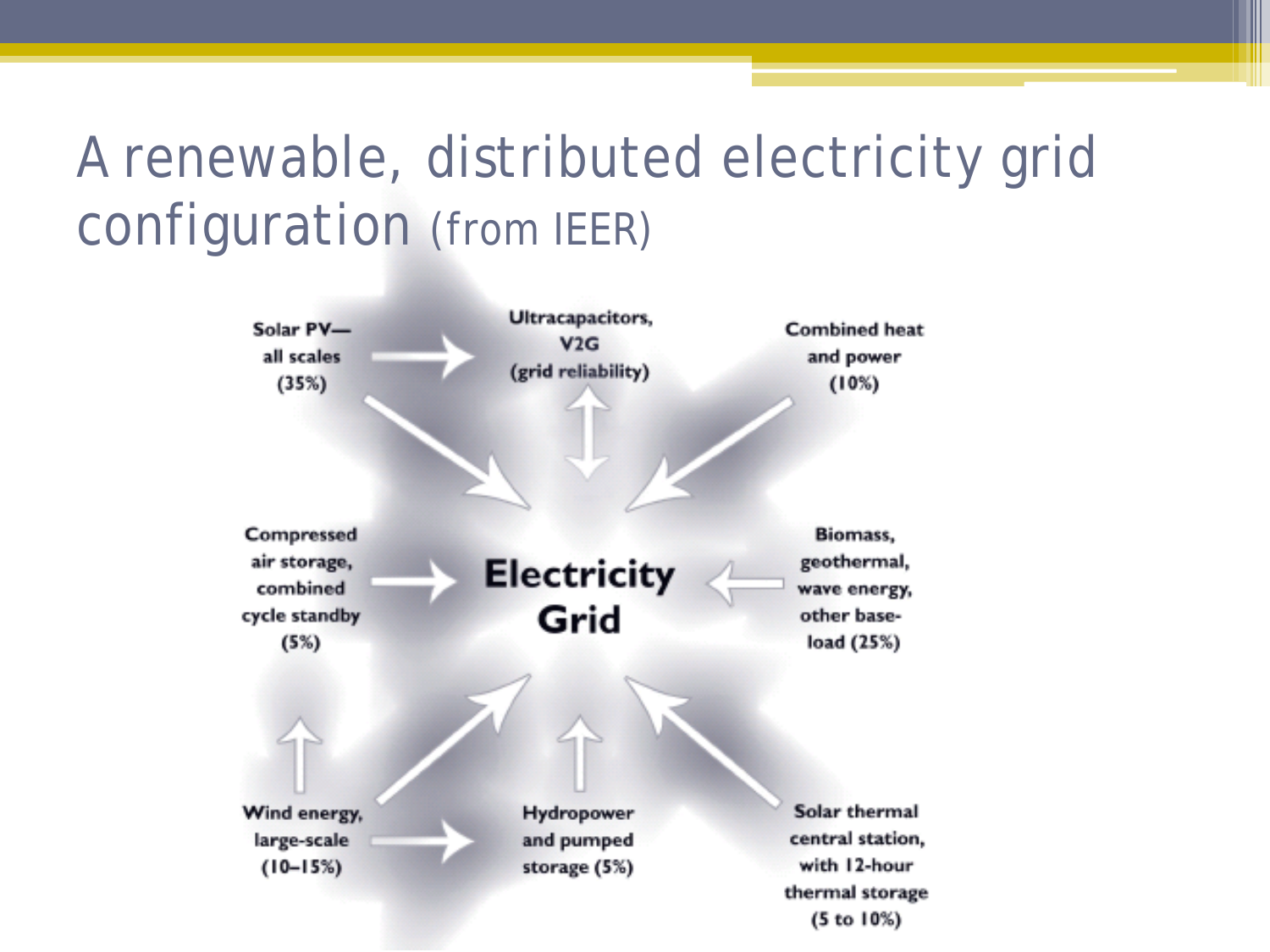#### Carbon-Free, Nuclear-Free available at www.ieer.org